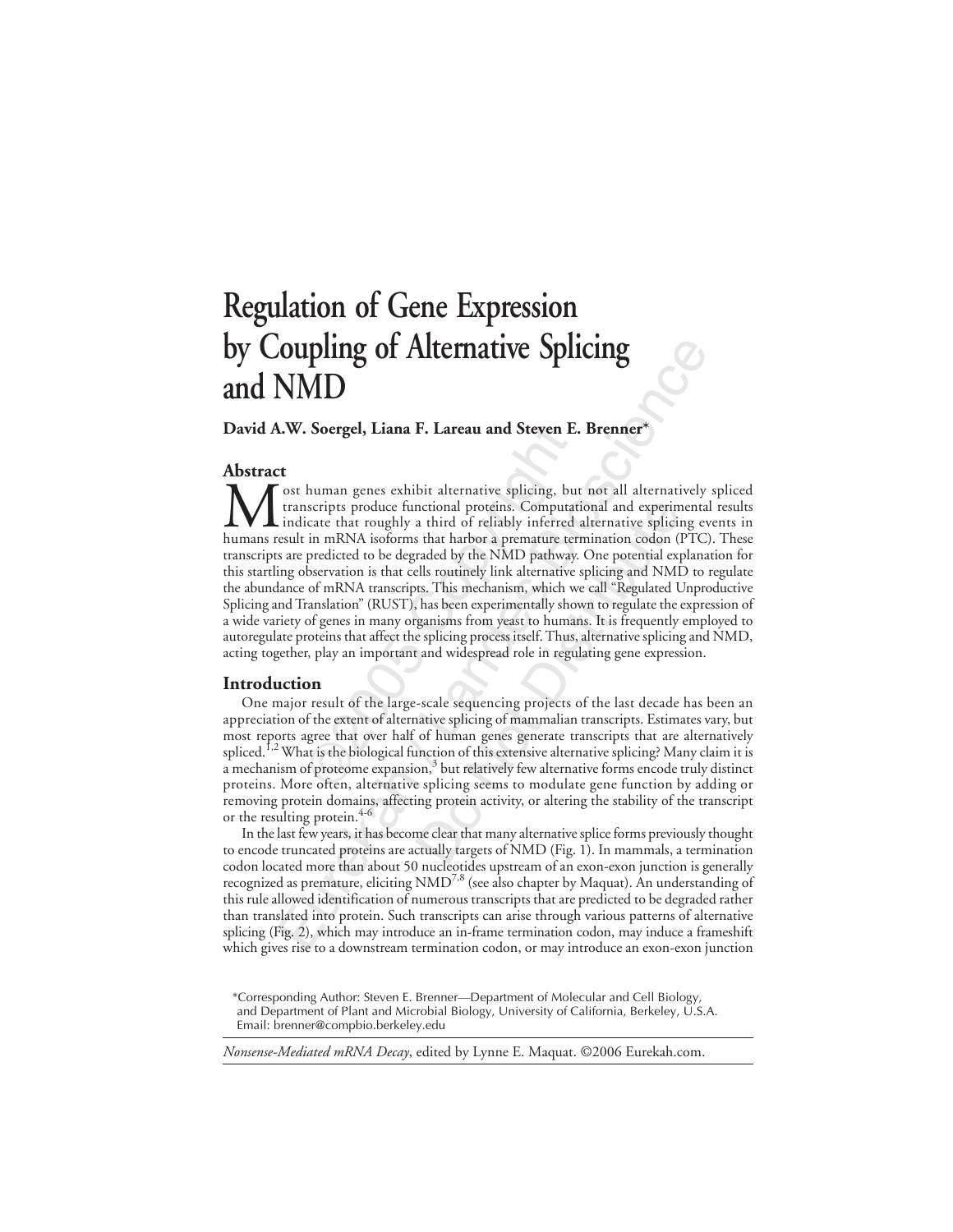

ELECTRIC<br>
ELECTRIC<br>
Translation<br>
Translation<br>
Translation<br>
Translation<br>
Translation<br>
The metal of the mRNA ~20-24 n<br>
reby marking the former location of the excised<br>
ion triggers NMD.<sup>7,8</sup> Alternative splicing can<br>
ion rig **Degraded by NML**<br> **Degraded by NMD**. The splice<br>
C) on the mRNA ~20-24 nucleotides upstream<br>
mer location of the excised intron.<sup>8</sup> During the p<br>
stop codon found more than 50 nucleotides up<br>
<sup>8</sup> Alternative splicing can Figure 1. Some alternatively spliced transcripts are degraded by NMD. The spliceosome deposits an exon junction complex (EJC) on the mRNA ~20-24 nucleotides upstream of the splice junction, thereby marking the former location of the excised intron.<sup>8</sup> During the pioneering round of translation,18 any in-frame stop codon found more than 50 nucleotides upstream of the splice junction triggers NMD.<sup>7,8</sup> Alternative splicing can lead to the inclusion of a premature termination codon (PTC) on an alternatively spliced region, or may introduce a downstream PTC due to a frameshift. Thus, alternative splicing can give rise to unproductive transcripts. A splicing factor (SF) can alter the ratio of productive transcripts to transcripts that contain a PTC, targeting the latter for degradation. In this example, the dark SF induces the inclusion of an alternative exon with a PTC, thereby decreasing the abundance of the productive isoform and downregulating protein expression. Components of the splicing machinery such as small nuclear (sn)RNA U2-associated factor (U2AF) 35 and polypyrimidine tract binding protein (PTB) can similarly regulate isoform proportions.

downstream of the original stop codon. The prevalence of these NMD-targeted transcripts calls for a reconsideration of the roles of alternative splicing and NMD.

NMD was originally considered to be a quality control mechanism, protecting cells from the potentially toxic effects of nonsense mutations, errors in transcription, and errors in splicing.<sup>9,10</sup> We now know that there are many natural targets of NMD (see chapters by He and Jacobson, and Sharifi and Dietz), including transcripts with upstream open translational reading frames (uORFs), products of alternative splicing, byproducts of V(D)J recombination, and transcripts arising from transposons and retroviruses. <sup>11</sup> Indeed, it now seems that a major effect of NMD is to downregulate physiological transcripts, in addition to clearing cells of erroneous transcripts.

## **Alternative Splice Forms Are Frequently Targets of NMD**

While it was long known that alternative splicing may produce isoforms that are degraded by NMD, this was not appreciated as a pervasive process until 2002. At that point, genome-wide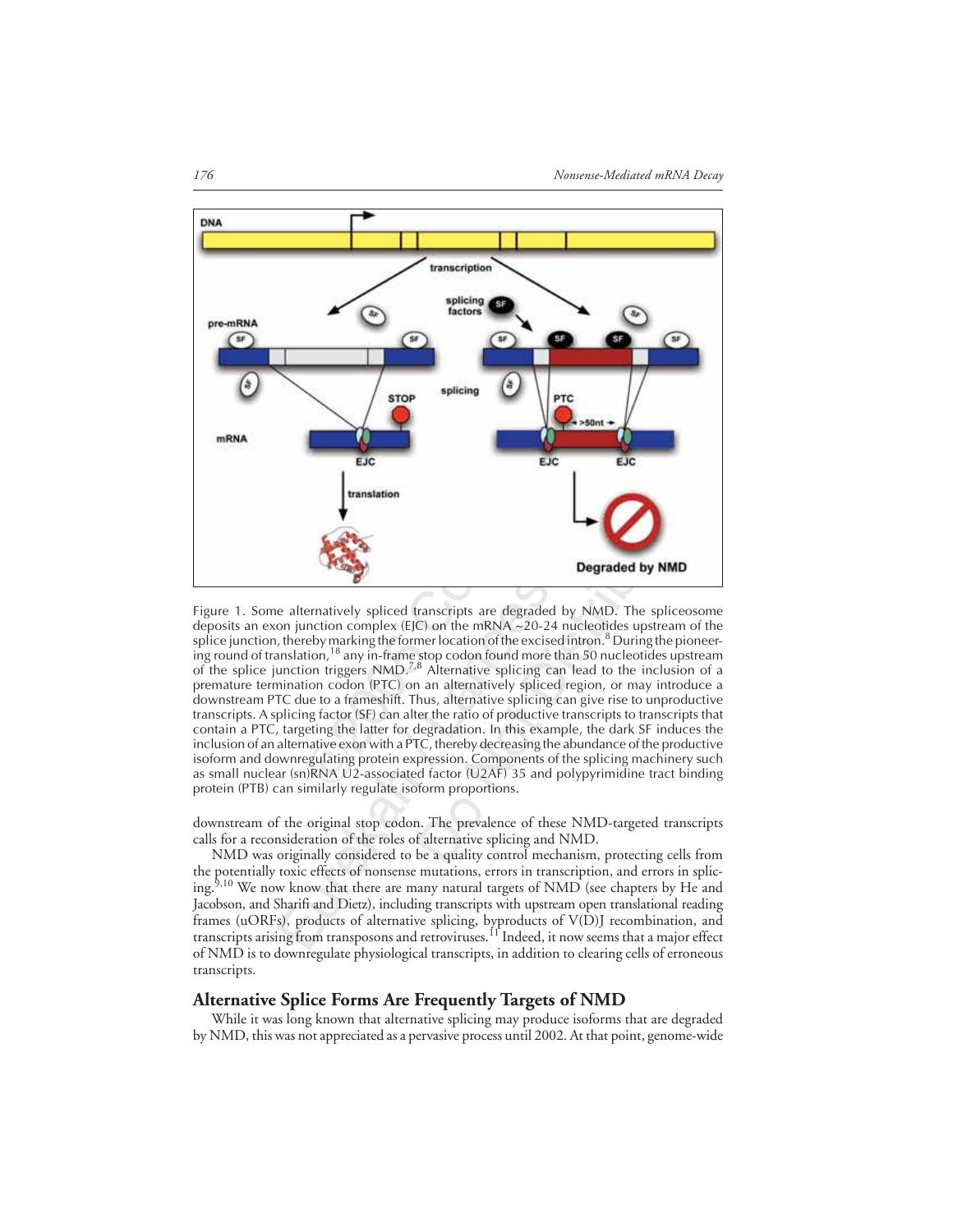

Figure 2. Patterns of alternative splicing. Alternative selection of 5' and 3' splice sites can lead to various patterns of included exons. Any exon that is included in an alternative form may harbor a premature termination codon (PTC). Also, whenever an exon whose length is not a multiple of 3 nucleotides is included or removed, the concomitant frameshift may result in a downstream PTC. Finally, splicing out an intron in the 3' untranslated region (UTR) can cause the normal stop codon to trigger NMD.

studies provided the first indication that a substantial fraction of human genes are routinely spliced to produce isoforms that are targeted for NMD.

In the first study to show widespread predicted NMD of alternative splice forms, Lewis et al used human mRNA and expressed sequence tags (ESTs) available from public databases to infer alternative splice forms and identify  $\rm{PTCs.}^{12}$  Although the data set considered was limited, it revealed that at least 12% of genes for which RefSeq mRNA sequences are available generate a PTC+ isoform. The actual prevalence of such genes may be substantially higher than this lower bound. This study considered 16,780 human mRNA sequences from the reviewed category of RefSeq,<sup>13</sup> a set of well-characterized, experimentally confirmed transcript sequences. Alignment of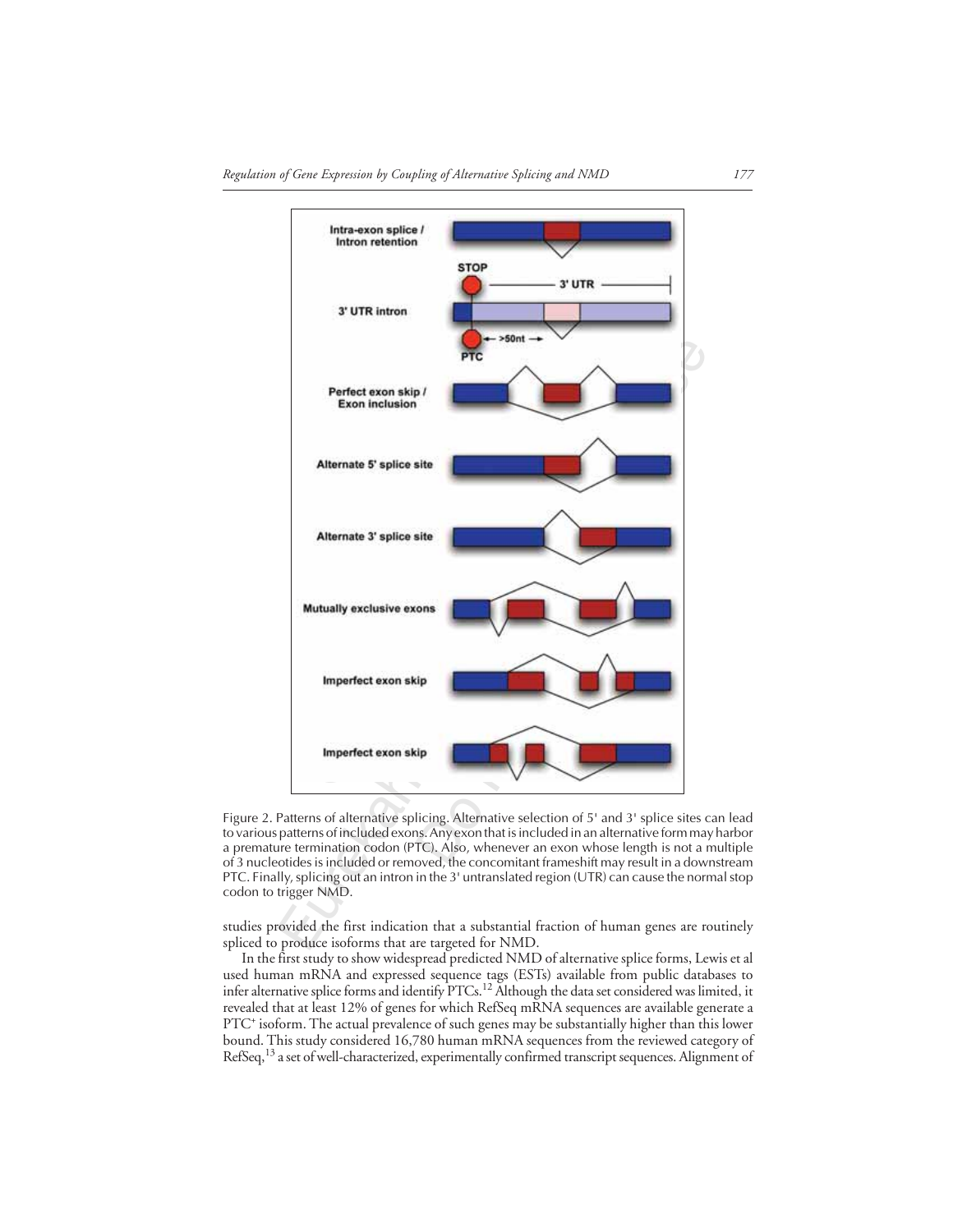

Figure 3. Inference of alternative splice forms and PTCs from RefSeq and EST data. Lewis et al. aligned coding regions of RefSeq mRNAs to the human genome to determine canonical splicing patterns.<sup>12</sup> EST alignments to the genomic sequence confirmed the canonical splices and indicated alternative splices. Canonical (RefSeq) splices are indicated above the exons, whereas alternative splices are indicated below the exons. When an alternative splice introduced a stop codon >50 nucleotides upstream of the final exon-exon junction of an inferred mRNA isoform, the stop codon was classified as a PTC and the corresponding mRNA isoform was labeled an NMD candidate.

the RefSeq mRNAs to their genomic loci showed that 617 of these curated mRNA sequences, or 3.7%, contained PTCs. The alternative splice forms inferred by aligning EST sequences from  $\text{dbEST}^{14}$  to the remaining 16,163 genomic loci (Fig. 3) substantially increased the estimated fraction of genes with PTC<sup>+</sup> isoforms. Based on the EST data, over 3000 of the RefSeq genes had alternative splice forms, and 45% of these alternatively spliced genes had at least one form that was predicted to be a target of NMD.<sup>12</sup>

These results have been confirmed and strengthened by later studies. An analysis of the isoforms contained in SWISS-PROT<sup>15</sup> showed that even this reliable, curated database contained presumed translation products of mRNA sequences that were more likely to have been degraded by NMD. Alignment of the mRNA sequence of each protein isoform reported in SWISS-PROT to the human genome identified reliable exon-intron structures for 2483 isoforms from 1363 genes. The 50-nucleotide rule predicts that 144 isoforms (5.8% of 2483) from 107 genes (7.9% of 1363) contain a PTC of the type that should elicit NMD.<sup>16</sup>

A new study by Baek and Green has extended the analysis of PTC+ alternative splicing to consider conservation of splice forms between human and mouse.<sup>17</sup> This approach helps distinguish aberrant splice events from rare but functional variants. Starting from a large set of cDNA and EST sequences, Baek and Green identified about 1500 pairs of exon inclusion/ exclusion splice forms found in both human and mouse. A quarter of the conserved alternative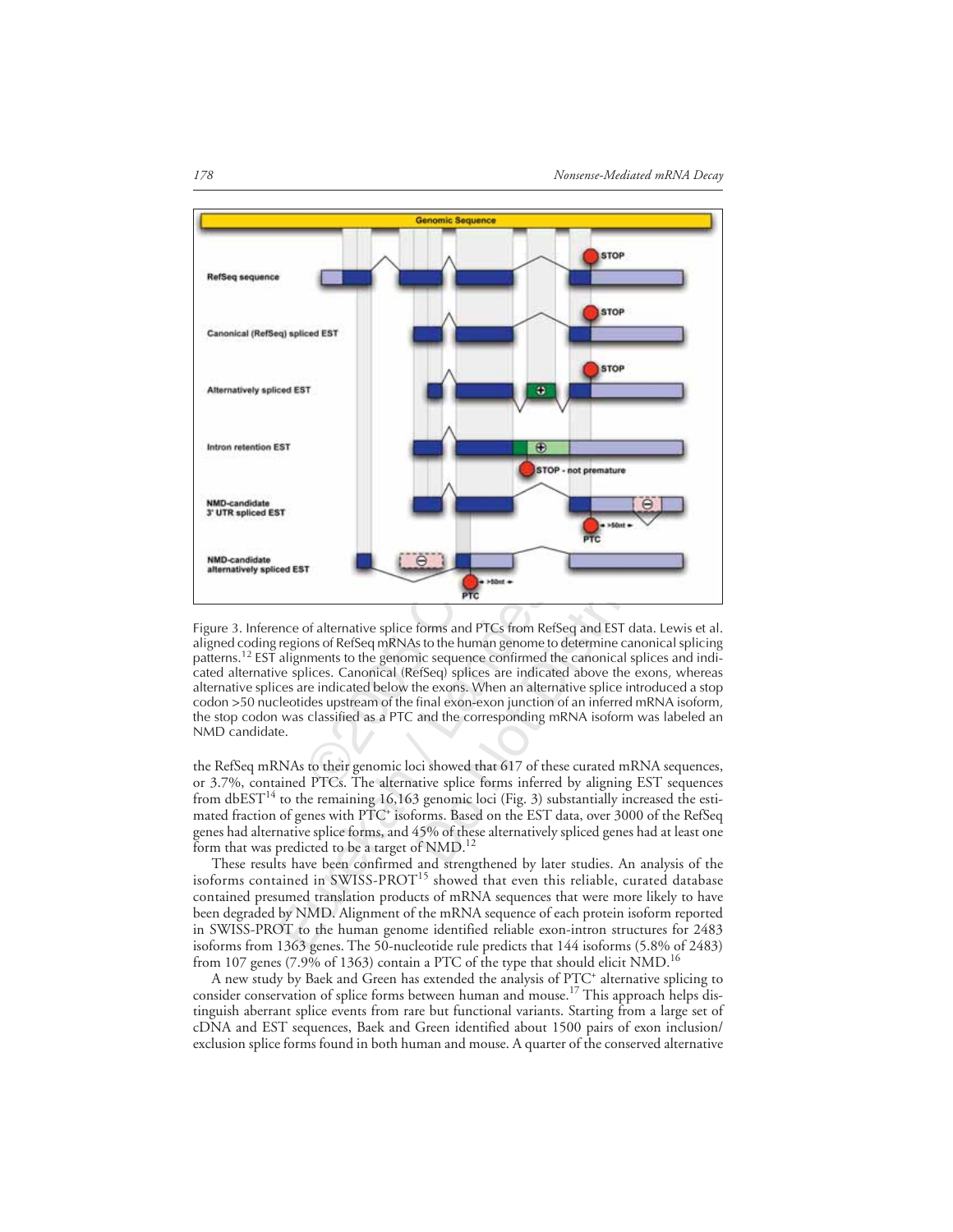forms contain a conserved  $\text{PTC}$ ,<sup>17</sup> suggesting that these isoforms play a functional role, and that the PTC is important to their function.

Direct experimental evidence from human cells supports these computational results. Mendell and coworkers made HeLa cells depleted of Upf1, an essential component of the NMD pathway, and used microarrays to compare the abundance of mRNAs in these cells to the abundance of mRNAs in unmodified cells.<sup>11</sup> They found that 4.9% of the  $-4000$  transcripts tested showed significantly higher abundance in cells deficient in NMD, suggesting that NMD normally downregulates those transcripts. They confirmed that their observations were largely due to the direct action of NMD, rather than being a downstream regulatory consequence, by showing that several of the putative NMD-targeted transcripts decayed faster in normal cells than in cells depleted of Upf1. They also confirmed that the effect they observed was due to NMD and not to the action of Upf1 in some other pathway, by showing that the abundance of PTC+ transcripts was similarly upregulated upon the depletion of Upf2, another protein essential for NMD. Finally, Mendell et al also observed that 4.3% of transcripts were decreased in abundance in NMD-deficient cells. The stability of those transcripts was not altered by NMD deficiency, showing that the change in their abundance was an indirect effect.

The striking prevalence of PTC<sup>+</sup> alternative splice forms begs for an explanation. Why would cells routinely expend energy and resources transcribing, splicing, and degrading PTC<sup>+</sup> isoforms? Are these isoforms often translated after all, contravening the 50-nucleotide rule? Are the observed PTC<sup>+</sup> isoforms all due to transcriptional or splicing noise? Are they an unavoidable side effect of productive alternative splicing, which itself is conserved as an important mechanism for producing a diversity of proteins? Or, does the combination of alternative splicing and NMD constitute a novel system for regulating gene expression? We will consider each of these potential explanations in turn.

# *Do the Observed PTC<sup>+</sup> mRNA Isoforms Evade NMD to Produce Functional Protein?*

nally, Mendell et al also observed that 4.3%<br>NMD-deficient cells. The stability of those trar<br>wwing that the change in their abundance was a<br>g prevalence of PTC<sup>+</sup> alternative splice form<br>utinely expend energy and resource direct cation of NMD, rather than being a downstream regulatory consequents<br>that several of the putative NMD-targeted transcripts decayed faster in norm of the advant of the putative NMD-targeted transcripts and stoched a translated after all, contravening the 50-nucleot<br>to transcriptional or splicing noise? Are they an<br>tive splicing, which itself is conserved as at<br>rsity of proteins? Or, does the combination o<br>ovel system for regulating g The existence of numerous PTC<sup>+</sup> isoforms was first inferred from EST data.<sup>12</sup> One may wonder why EST evidence exists at all for isoforms that are expected to be degraded by NMD. As observed in numerous experiments (Table 1), NMD substantially reduces the abundance of PTC<sup>+</sup> transcripts, but it does not eliminate the transcripts entirely. One explanation is that NMD surveillance may not be completely effective. Furthermore, PTC<sup>+</sup> isoforms are not degraded instantly upon being spliced; rather, their degradation occurs only as a consequence of a pioneer round of translation,<sup>18</sup> which for most mRNAs might occur near the nuclear pore during or soon after export of the mRNA from the nucleus (reviewed in ref. 19). Thus, we expect some steady-state abundance of PTC<sup>+</sup> isoforms that have not yet been degraded, especially inside the nucleus, or that have escaped decay, particularly in the cytoplasm. A series of elegant experiments and computational modeling in yeast<sup>20</sup> suggests that the dominant reason for the presence of PTC<sup>+</sup> mRNAs in the yeast cell is the temporal lag between splicing and degradation, rather than incomplete surveillance. A similar temporal lag may occur in mammals, despite differences in NMD dynamics between mammals and yeast. Evidently, the resulting abundance of PTC+ isoforms is in many cases high enough for ESTs deriving from those isoforms to be observed and deposited in dbEST. Indeed, many of the alternative splice junctions that generate a PTC are supported by two or more ESTs.

EST libraries are nonetheless biased against less stable isoforms. Using sequence features such as splice-site strength, Baek and Green modeled the predicted inclusion rates of alternative exons.<sup>17</sup> They showed that PTC<sup>+</sup> isoforms are probably produced at a higher rate than they are observed in EST data, but are degraded before they can be sequenced. Thus, the EST data underestimate the fraction of PTC<sup>+</sup> mRNA deriving from a given gene, and also underestimate the number of genes with PTC<sup>+</sup> alternative splicing. For this reason, and also because the quality filters used in the above studies excluded many genes and isoforms, reports offer a lower bound on the number of PTC<sup>+</sup> isoforms; the true prevalence of alternative splicing and of PTC<sup>+</sup> isoforms may be substantially higher.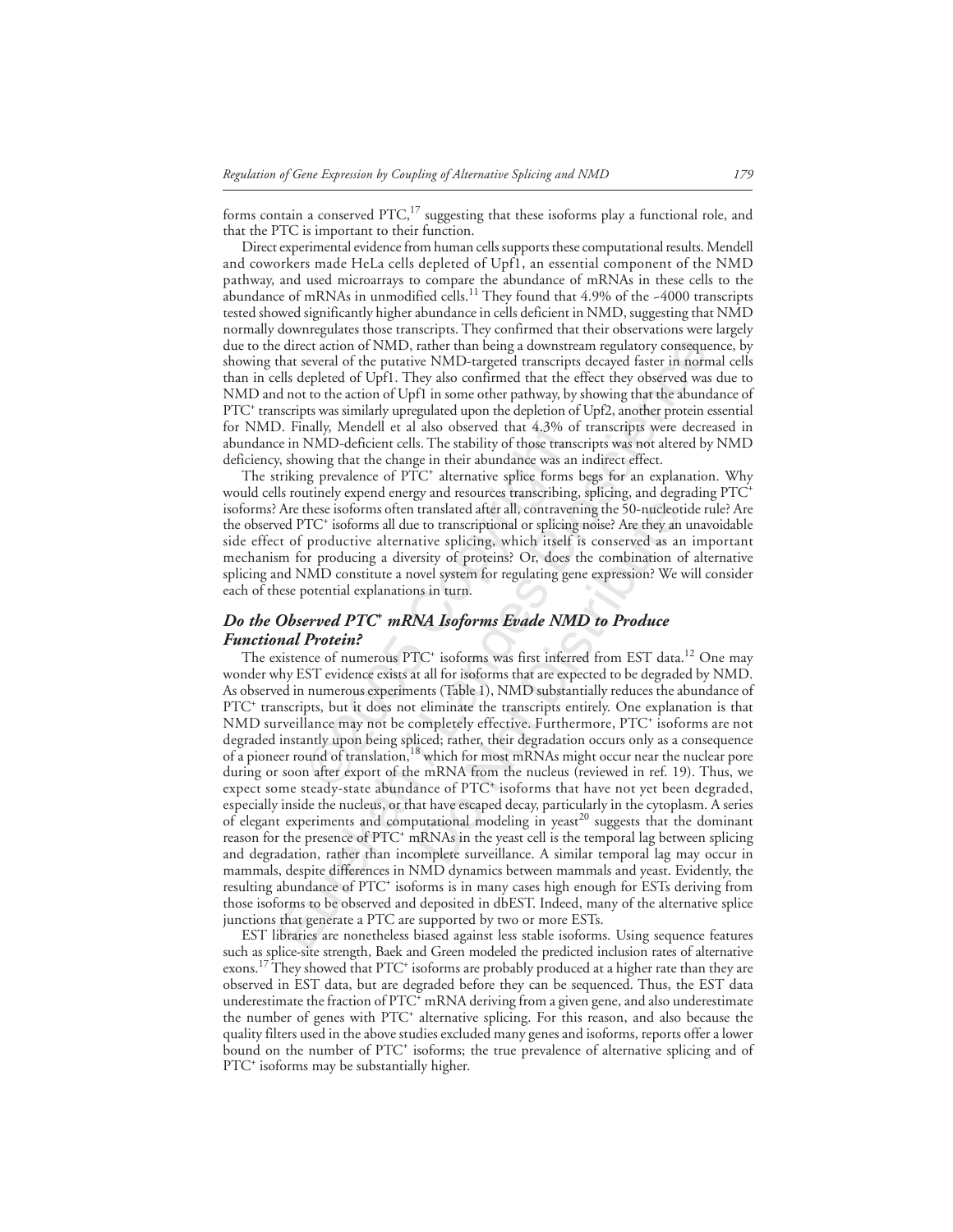|                          | Table 1. Experimentally confirmed examples of unproductive splicing |       |    |                                                  |                                                                                                                                                                                                                              |                        |
|--------------------------|---------------------------------------------------------------------|-------|----|--------------------------------------------------|------------------------------------------------------------------------------------------------------------------------------------------------------------------------------------------------------------------------------|------------------------|
| Name                     | Organism                                                            |       | AS | AS-PTC Regulated Abundance NMD Notes<br>PTC--Low |                                                                                                                                                                                                                              | Refs.                  |
| Calpain-10<br>FGFR2      | a) Unproductive Splicing<br>Human<br>Rat                            |       |    |                                                  | Side effect. Productive forms are tissue-specific.                                                                                                                                                                           | 16,34,35<br>33,67      |
| <b>TCR-beta</b><br>ABCC4 | Human,<br>Human                                                     |       |    |                                                  | High conservation of PTC-producing exons from mouse to human<br>V(D)) cleanup. NMD strength boosted by sequence elements.                                                                                                    | 68-70<br>59            |
|                          | Monkey, Mouse                                                       |       |    |                                                  | suggests that they are under ESE control, or that translation is<br>reinitiated downstream of the PTC.                                                                                                                       |                        |
| HPRT                     | Human                                                               |       |    |                                                  | Unproductive transcripts are likely noise.                                                                                                                                                                                   | π                      |
|                          | b) Regulated Unproductive Spli<br>MID-1<br>Human,                   | icing |    |                                                  |                                                                                                                                                                                                                              | 38                     |
| <b>POLB</b>              | Mouse, Fugu<br>Human                                                |       |    |                                                  |                                                                                                                                                                                                                              |                        |
| FAH<br>Nicastrin         | Human                                                               |       |    |                                                  | PTC <sup>+</sup> transcript is productive.                                                                                                                                                                                   | 27                     |
|                          | Rat                                                                 |       |    |                                                  |                                                                                                                                                                                                                              | 72                     |
| <b>U2AF35</b>            | Human                                                               |       |    |                                                  | Mutually exclusive exons; PTC <sup>+</sup> isoforms are an apparent side effect.                                                                                                                                             | 73-77                  |
| VIER <sub>2</sub>        | Yeast                                                               |       |    |                                                  | Splicing is regulated by MER1, which is produced only in meiotic cells.<br>As a result, MER2 transcripts are productively spliced only during<br>meiosis. In mitotic cells, a PTC <sup>+</sup> form is produced and degraded | 45,78                  |
| NDUFS4<br>C-1            | Human, Mouse<br>Human                                               |       |    |                                                  |                                                                                                                                                                                                                              | 42,43<br>79            |
| TSN-1                    | Human, Mouse                                                        |       |    |                                                  | Productive and unproductive isoforms are tissue-specific.                                                                                                                                                                    | 80                     |
|                          |                                                                     |       |    |                                                  |                                                                                                                                                                                                                              | continued on next page |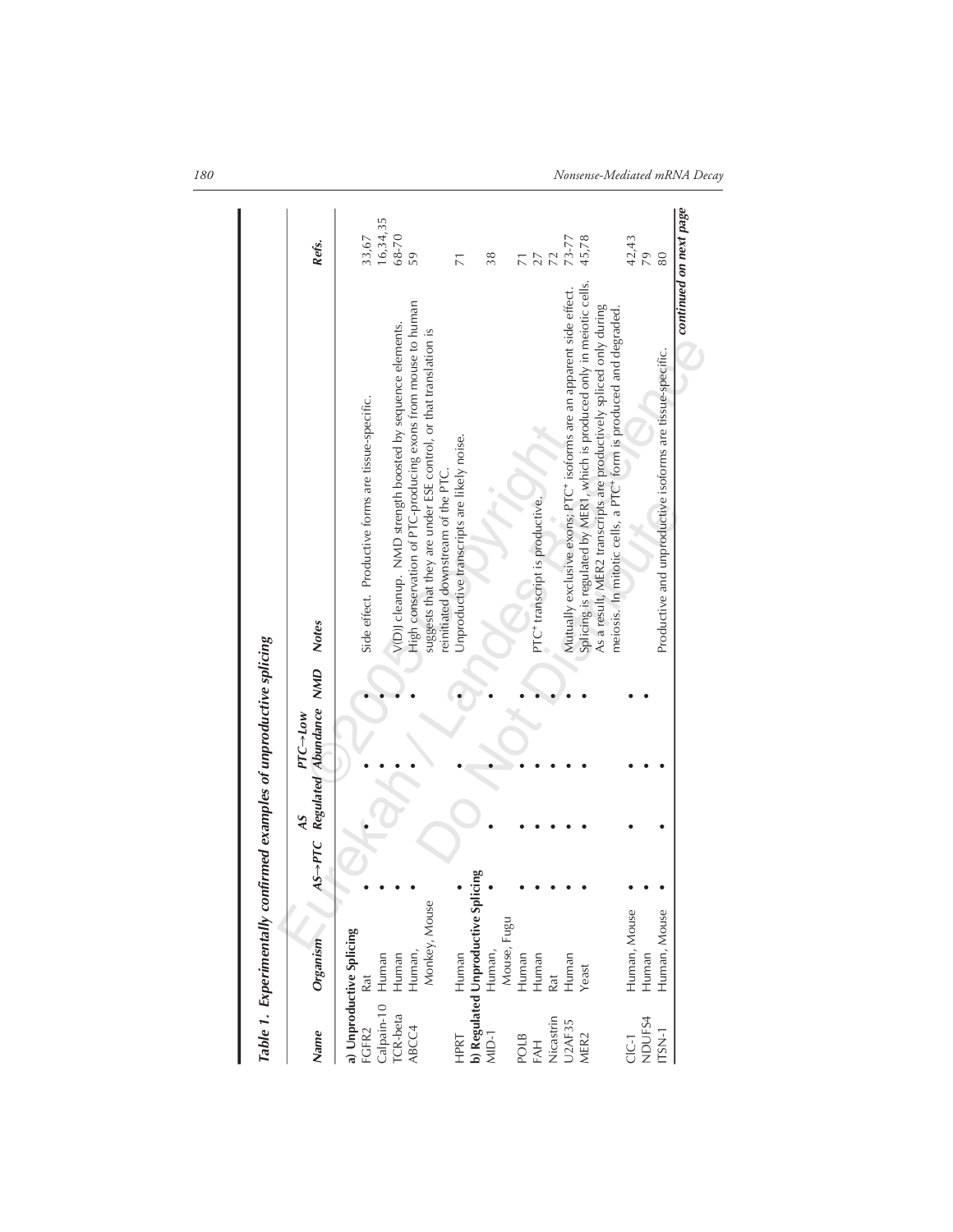| Table 1. Continued         |                                                                                                        |          |                                                  |                                                                                                                                                                                                                                                                                                                                 |                                           |
|----------------------------|--------------------------------------------------------------------------------------------------------|----------|--------------------------------------------------|---------------------------------------------------------------------------------------------------------------------------------------------------------------------------------------------------------------------------------------------------------------------------------------------------------------------------------|-------------------------------------------|
| Name                       | Organism                                                                                               | $AS-PTC$ | Regulated Abundance NMD<br>$PTC \rightarrow low$ | <b>Notes</b>                                                                                                                                                                                                                                                                                                                    | Refs.                                     |
| NIPP-1<br>ARD-1,<br>LARD   | b) Regulated Unproductive Splicing<br>Human<br>Human                                                   |          |                                                  | Translation reinitiation. ARD1 is downregulated by NMD, but is<br>nonetheless expressed. Also, ARD1 and NIPP1 may influence<br>PTC <sup>+</sup> isoforms are abundant.<br>splicing via PP1.                                                                                                                                     | $\overline{8}$<br>$\overline{21}$         |
| AtGRP7<br>RPL30<br>RPL12   | c) Autoregulatory Unproductive Splicing Not Affecting Splicing Factors<br>Arabidopsis<br>Worm<br>Yeast |          |                                                  |                                                                                                                                                                                                                                                                                                                                 | 46<br>$\overline{4}$<br>55                |
| TIAR/TIA-1<br>Sc35<br>CLKs | d) Autoregulatory Unproduct<br>Mouse, Ciona<br>Human,<br>Human<br>Human                                |          | ive Splicing Affecting Splicing Factors          |                                                                                                                                                                                                                                                                                                                                 | 54,82,83<br>16,53,<br>84<br>$\mathcal{S}$ |
| SRp30b<br>SRp20,<br>PTB    | Human<br>Worm                                                                                          |          |                                                  |                                                                                                                                                                                                                                                                                                                                 | 49,51,52<br>85                            |
| <b>TRA2-beta</b><br>AUF1   | Human<br>Human                                                                                         |          |                                                  | PTC <sup>+</sup> forms are abundant, but are not translated, perhaps due to<br>sequestration.                                                                                                                                                                                                                                   | 86,87<br>88                               |
|                            | an experiment was performed but yielded a negative result are noted. AS, alternative splicing.         |          |                                                  | Oots indicate direct experimental confirmation; lack of a dot means only that the experiment has not been performed to our knowledge. For instance, while it seems<br>certain that ITSN-1 PTC* isoforms are degraded by NMD, this has not been directly observed using Upf1 knockdown or another NMD assay. The few cases where |                                           |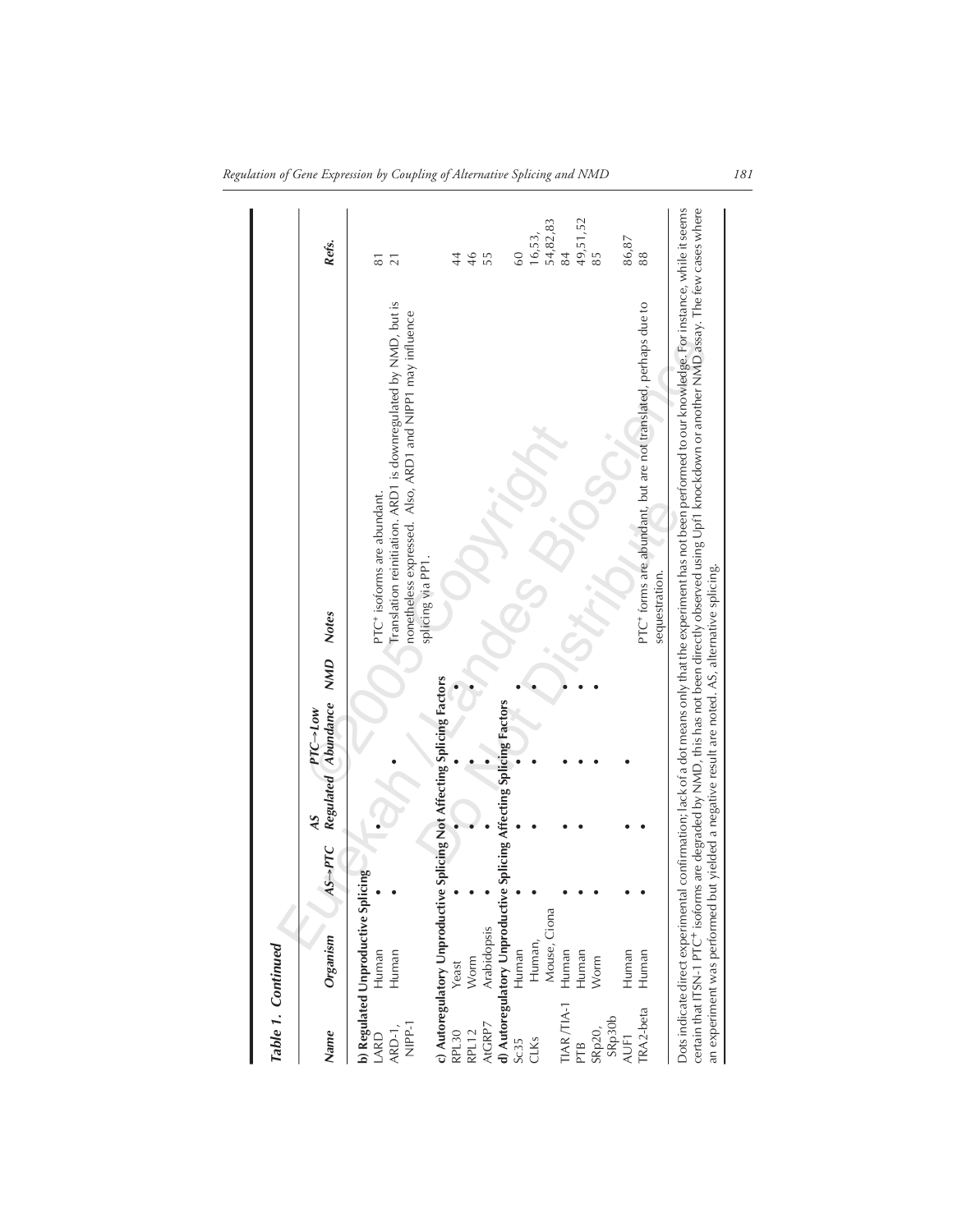Some PTC<sup>+</sup> transcripts may evade NMD, increasing their likelihood of being observed and deposited in sequence databases. There are a few known examples in which a transcript that should be degraded according to the 50-nucleotide rule is in fact stable and translated to make protein. These include polycistronic transcripts on which translation is reinitiated downstream of a PTC;<sup>21-23</sup> apolipoprotein B, which is protected from NMD by an RNA editing complex;<sup>24</sup> some transcripts with a PTC near the initiation codon;<sup>25</sup> and an aberrant beta-globin transcript which is protected from NMD by an unknown mechanism.<sup>26</sup> Although NMD does not prevent protein production entirely in such cases, it may nonetheless limit expression from  $\rm{PT \hat{C}^+}$  transcripts substantially, as was shown for an alternative transcript of fumarylacetoacetate hydrolase (FAH) and for activator of RNA decay (ARD-1).<sup>21,27</sup>

Nonetheless, documented exceptions to the 50-nucleotide rule are rare, and there are many more known cases in which the rule is honored; indeed, the microarray results described above are consistent with the rule, as are diverse experiments on individual transcripts (Table 1).

ipts that are degraded by NMD, the possibility<br>f the pioneer round of translation are function<br>can have an effect even at very low copy numbe<br>etely effective at detecting and degrading PTC<sup>+</sup><br>translated to produce truncate is aubstantially, as was shown for an alternative transcript of fumarylacetoacets<br>at and for activator of RNA decay (ARD-1).<sup>21,27</sup><br>A documented exceptions to the 50-nucleotide rule are rare, and there are mass<br>also altern Even for transcripts that are degraded by NMD, the possibility remains that the truncated protein products of the pioneer round of translation are functionally significant, since some regulatory proteins can have an effect even at very low copy number.<sup>28</sup> Also, to the extent that NMD is not completely effective at detecting and degrading PTC+ transcripts, the overlooked transcripts may be translated to produce truncated proteins. However, these proteins will frequently lack critical domains, rendering them inactive or even harmful. In any case, it is hard to imagine that functional roles of truncated proteins could explain the high prevalence of genes with PTC+ isoforms, especially given the wide functional diversity of those genes, and no data exist to support such a view.

While there may be exceptions, it seems unlikely that many PTC<sup>+</sup> isoforms produce functional protein due to incomplete surveillance or by otherwise evading NMD.

# *Do the Observed PTC+ mRNA Isoforms Represent Missplicing or Cellular Noise?*

ring them inactive or even harmful. In any ca<br>truncated proteins could explain the high preval<br>ven the wide functional diversity of those genes,<br>seems unlikely that many PTC<sup>+</sup> isoforms p<br>urveillance or by otherwise evadin NMD was originally described as a means of clearing erroneous transcripts from the cell.<sup>9,10</sup> In keeping with this role, some alternative splice forms that are degraded by NMD could represent splicing errors. Such errors could arise from mutations disrupting splice sites or regulatory sequences, including mutations in intronic regions that are invisible after intron removal. Also, the splicing machinery itself could recognize incorrect splice sites. The spliceosome distinguishes true splice sites from nearby cryptic sites with impressive fidelity, but splice site recognition is a complex process and errors must occur at some low rate. There are at present no clear data on the extent of missplicing. However, since EST libraries contain millions of transcript sequences, even extremely rare events may be represented.

In EST-based computational analyses, splicing errors can be distinguished from genuine alternative splicing to some extent by filtering out splicing events that are seen only in a few ESTs. However, filtering will certainly exclude some legitimate rare splice forms as well. With multiple mammalian genomes available, recent work has focused on evolutionary conservation to suggest positive selection and, perhaps, functional roles for conserved alternative forms.<sup>29</sup>

Conservation of alternative splice forms between closely related organisms can be used to distinguish functional alternative splicing from probable splicing errors. Minor isoforms, i.e., those that occur only a fraction of the time, are less often conserved than major isoforms,<sup>30</sup> and they may sometimes represent recent mutations or splicing errors. Those minor isoforms that are conserved, including PTC+ isoforms, are more likely to be functional than minor isoforms that are seen only in one species.<sup>31</sup>

As described above, Baek and Green identified PTC<sup>+</sup> alternative splice forms that were conserved between human and mouse, to filter out aberrant splicing. They noted that the inclusion of the same "accidental" alternative exon is unlikely to happen by chance in both species, because accidental recognition of the same position in two species—a position that is not under selective pressure to be recognized as a splice site—is unlikely. On the other hand, occasional accidental skipping of the same exon could easily be seen in both human and mouse; if the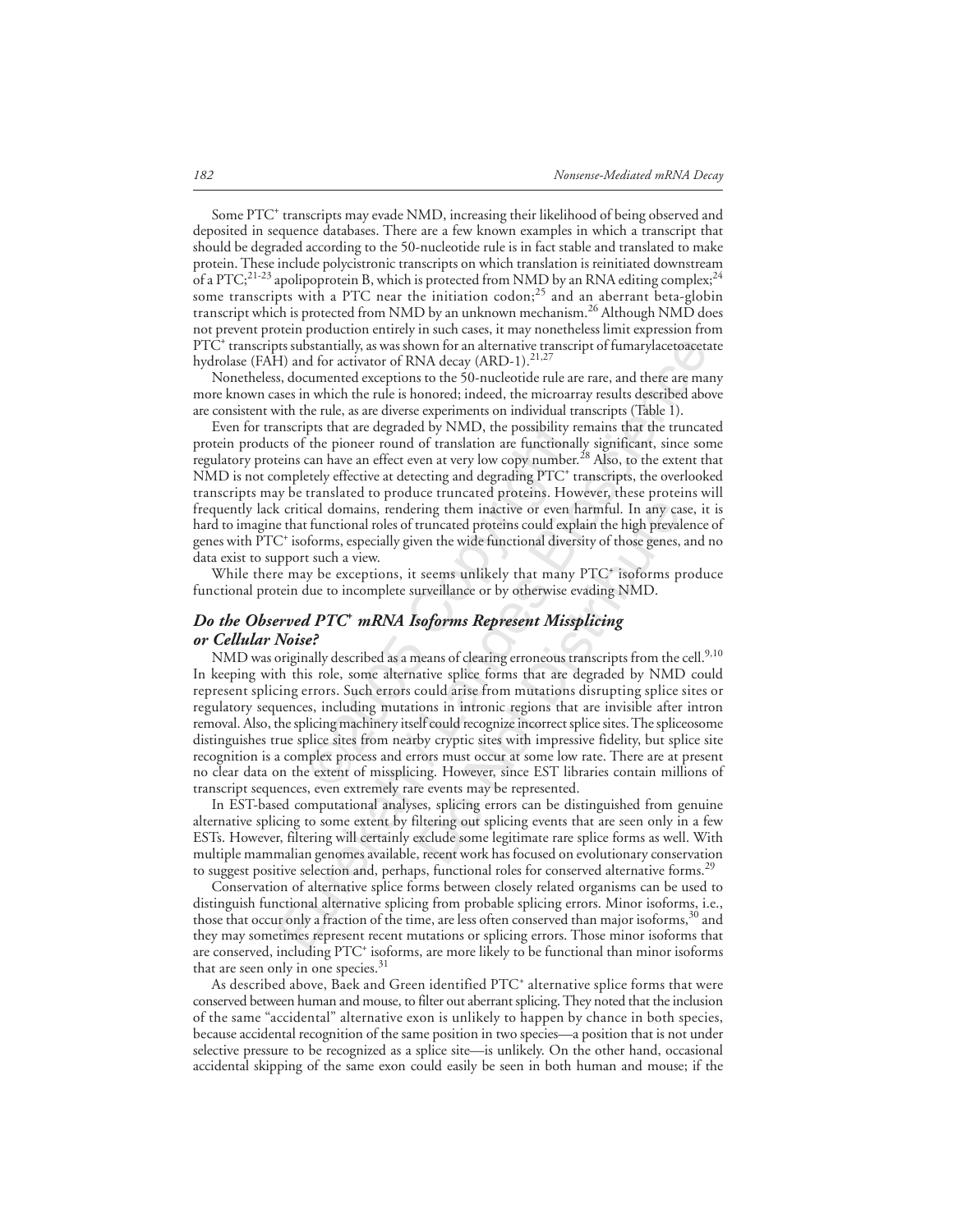spliceosome were to miss bone fide splice sites at some low frequency, the same accident might be found by chance in homologous transcripts in two species. To reduce the influence of these conserved but aberrant splices on their data set, they designed a statistical method to discriminate between splicing errors and functional alternative splicing. Using this method, 80% of the conserved PTC-producing splice events were legitimate, compared to 20% that appeared aberrant.<sup>17</sup> Thus, most of the conserved PTC-producing splice events were not due to missplicing.

# *Are the Observed PTC<sup>+</sup> mRNA Isoforms a Side Effect of Productive Alternative Splicing?*

In the particular situation of mutually exclusive exon usage, NMD may be a mechanism for removing transcripts that erroneously include both exons or neither exon. In some instances there are physical constraints that force the splicing machinery to include one exon or the other but not both.32 In other cases, including both exons or neither exon would introduce a frameshift resulting in a PTC, targeting the mRNA for degradation. In the case of fibroblast growth factor receptor (FGFR)2 RNA, an isoform including exon IIIb while skipping exon IIIc is productive; similarly, the isoform including exon IIIc but excluding exon IIIb is productive. However, the spliceosome may instead pair the same splice sites differently such that both exons are



Figure 4. NMD can be employed to remove "side effect" isoforms in the case of mutually exclusive exons. Alternative splicing may generate two productive isoforms including one or the other of a pair of mutually exclusive exons. By choosing different pairings from the same set of 5' and 3' splice sites, the spliceosome may also generate isoforms that include both exons or neither exon. Frameshifts can give rise to PTCs in the undesired isoforms so that they will be targeted for NMD.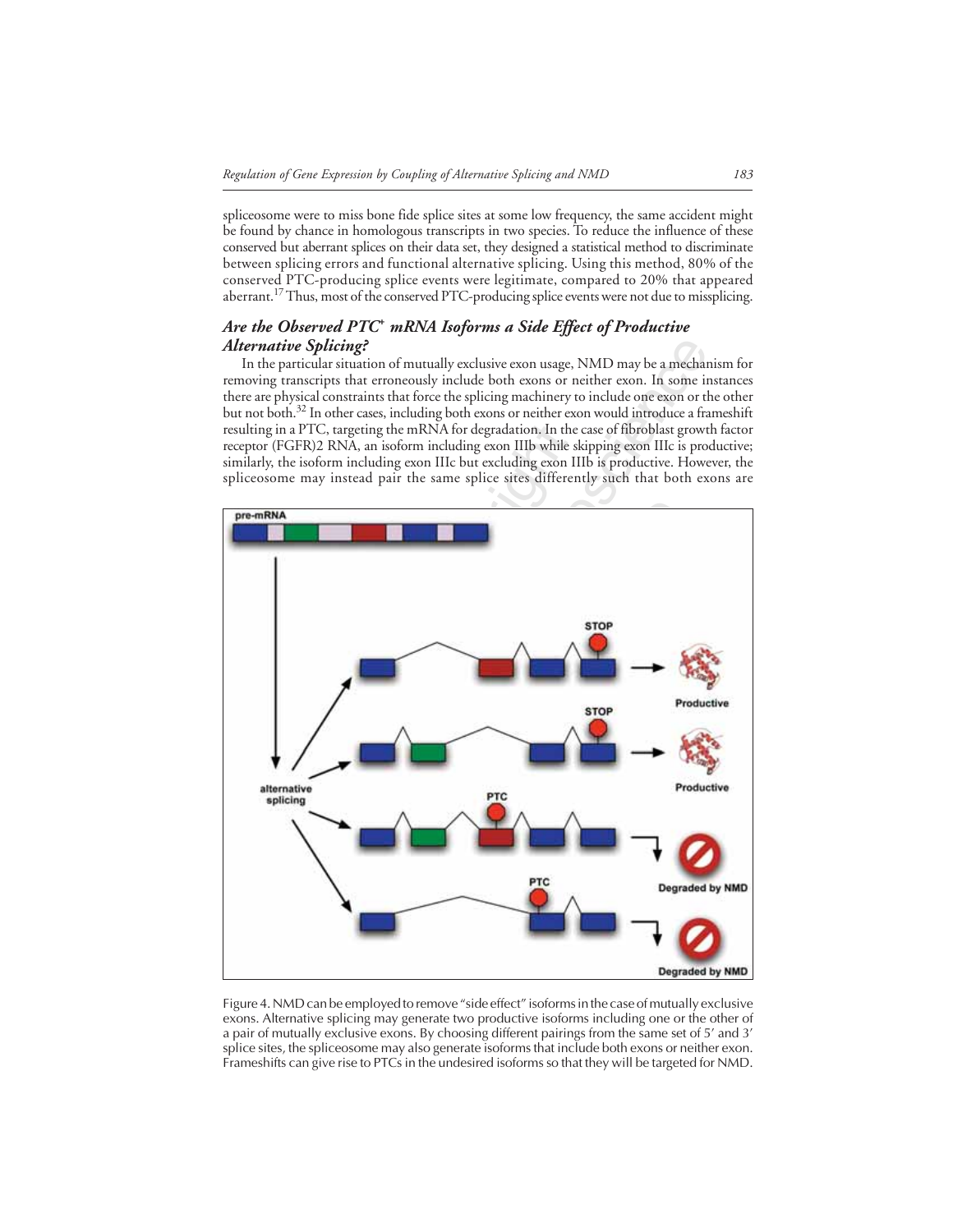included, or such that neither is included. Each of these latter possibilities introduces a PTC (Fig. 4).

Each of the splice sites involved in the removal of exons IIIb and IIIc is required for the production of at least one productive isoform; the unproductive isoforms arise simply from alternate pairings of these otherwise productive splice sites. Given that the spliceosome is prone to such alternate pairings, there may be evolutionary pressure to ensure that the undesired isoforms include a PTC. This case differs from the quality control scenario described above, in that the degraded isoforms result not from random noise but as an inevitable side effect of the mechanism for productive alternative splicing. NMD is used as a filter to remove these "side-effect" isoforms, which may comprise a substantial fraction of the transcripts produced (up to 50% in the case of FGFR2 RNA). $^{33}$ 

r productive alternative splicing. NMD is used as a filter to remove the<br>forms, which mean view alternative solutional fraction of the transcripts product<br>the case of FGFR2 RNA).<sup>35</sup> a substantial fraction of the transcrip We examined the alternative isoforms inferred from human dbEST data (above), and found that PTC+ isoforms could be explained as this kind of side effect for 34% of the genes that produce them. That is, 66% of the genes that generate a PTC<sup>+</sup> isoform have a splice site that is specific to PTC<sup>+</sup> isoforms and that is responsible for introducing the PTC (D.A.W. Soergel, unpublished data). If these unproductive isoforms were on the whole detrimental to the cell, then we would expect evolution to have eliminated the PTC<sup>+</sup>-specific splice sites long ago; but in fact many of them are strikingly conserved, as we discuss below. Thus, while the contribution of "side-effect" isoforms may be significant, they alone cannot explain the high prevalence of PTC<sup>+</sup> isoforms.

# *Are the Observed PTC+ mRNA Isoforms Part of a Mechanism for Regulating Gene Expression?*

t is, 66% of the genes that generate a PTC<sup>+</sup> isof<br>oforms and that is responsible for introducing<br>If these unproductive isoforms were on the wh<br>ct evolution to have eliminated the PTC<sup>+</sup>-speci-<br>hem are strikingly conserve may be significant, they alone cannot explain the<br> **Soforms Part of a Mechanism**<br>
Soforms Part of a Mechanism<br>
Nove—NMD evasion, noise, and "side-effect" splence of PTC<sup>+</sup> isoforms that are observed. A rencoluces a substan None of the phenomena discussed above—NMD evasion, noise, and "side-effect" splicing are sufficient to explain the high prevalence of PTC<sup>+</sup> isoforms that are observed. A remaining explanation is that the cell commonly produces a substantial fraction of NMD-targeted isoforms in a functional or regulated manner. This process may provide an additional level of regulatory circuitry to help the cell achieve the proper level of expression for a given protein. The cell could change the level of productive mRNA after transcription by shunting some fraction of the already-transcribed pre-mRNA into an unproductive splice form and thence to the decay pathway (Fig. 1).

The literature contains numerous examples in which a regulatory process involving alternative splicing and NMD has been experimentally confirmed (Table 1), and many more examples in which experiments are consistent with and suggestive of this mode of regulation (Table 2). We propose that gene regulation through the coupled action of alternative splicing and NMD is widespread, and that this is a major explanation for the large number of observed  $\rm{PTC^*}$  isoforms. We have termed this process "regulated unproductive splicing and translation," or RUST.

RUST can be used to regulate protein levels, and the process is itself regulated by changes in the splicing environment. In the simplest case, some constant fraction of pre-mRNA transcribed from a given gene is spliced into an unproductive, NMD-targeted form. In other cases, the proportion of transcripts targeted for degradation is regulated by an external input. Finally, autoregulatory loops can arise in which a protein affects the splicing pattern of its own pre-mRNA.

# **Constitutive Unproductive Splicing**

The simplest type of coupled alternative splicing and NMD is one in which the ratio of productive to unproductive splice forms is not significantly variable. In this case, the combined effect of alternative splicing with NMD reduces mRNA abundance by a more or less constant factor. An apparent example of this is provided by the Calpain-10 transcript, which encodes a ubiquitously expressed protease. This transcript is alternatively spliced to produce eight mRNA isoforms.16,34 Of these, our analysis of SWISS-PROT and genomic sequences showed that four contain PTCs. An expression study by Horikawa et al showed that these very isoforms were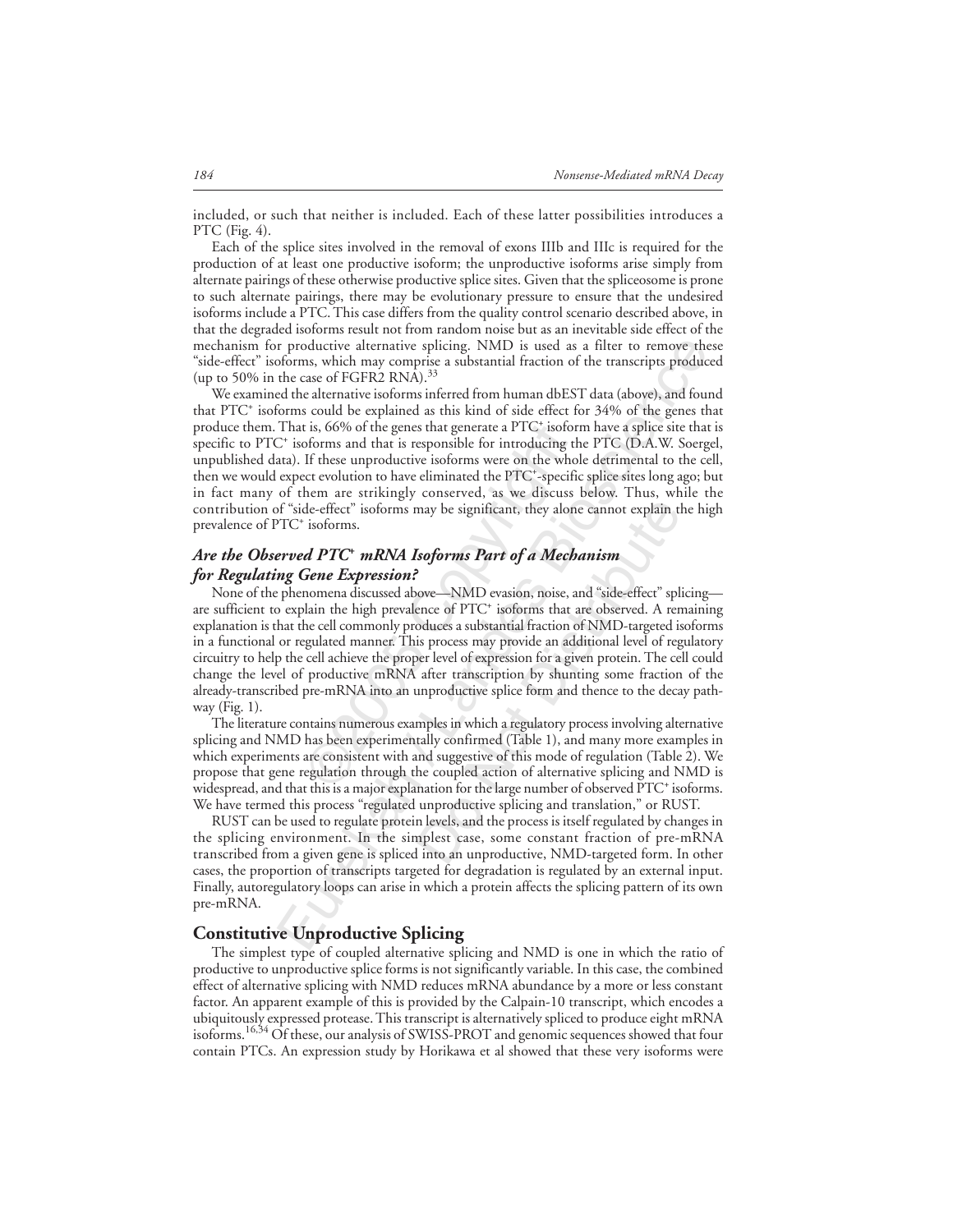"less abundant" in vivo than the other four. $34$  An experiment in our lab later showed that the PTC+ isoforms increased in abundance relative to the PTC- isoforms when cells were treated with cycloheximide, which blocks translation and thereby inactivates the NMD pathway.<sup>35</sup> This result is consistent with the idea that all eight mRNA isoforms are produced but that the four PTC+ isoforms are degraded by NMD. Numerous transcripts in the literature are similarly processed (Table 1a). Of course, in each case, there may be as-yet-unknown regulatory inputs to splicing that do alter the isoform proportions.

# **Regulated Unproductive Splicing**

Many examples of regulated alternative splicing leading to NMD are also known (Table 1b). In addition to changing the relative abundance of different functions, changes in the splicing environment may increase or decrease the production of functional isoforms relative to PTC<sup>+</sup> isoforms that are degraded by NMD (Fig. 1).

betwoom recognizes a range of related sequence signing<br>the engths" or binding affinities. Selection of splice<br>atory splicing factors, which bind to specific seq<br>ces may be exonic or intronic, and may be as<br>of splicing at n The spliceosome recognizes a range of related sequence signals as 5' and 3' splice sites, with a range of "strengths" or binding affinities. Selection of splice sites is also under the control of a host of regulatory splicing factors, which bind to specific sequence signals on the pre-mRNA. These sequences may be exonic or intronic, and may be associated with enhancement or suppression of splicing at nearby (and sometimes at distant) splice sites. Exonic splicing enhancers (ESEs), intronic splicing enhancers (ISEs), exonic splicing silencers (ESSs), and intronic splicing silencers (ISSs) are frequently found in clusters, suggesting combinatorial regulation of splicing by complexes of splicing factors.<sup>36,37</sup>

Through the selection of alternative splice sites, splicing can give rise to a PTC in various ways. Inclusion of an alternative exon can introduce a PTC directly or shift the frame of the downstream exons to cause a downstream PTC. Similarly, exclusion of an exon can result in a frameshift and PTC. Finally, removal of an intron from the 3' untranslated region (UTR) may cause the normal stop codon to trigger NMD.

A change in the abundance of splicing factors can shift the balance of splicing patterns towards the production of NMD-targeted isoforms, thereby reducing the abundance of productive transcripts and hence the rate of protein production. In this way, splicing factors can alter gene expression, analogous to transcription factors.

**Eurel Conferonductive Splicing**<br> **Eurely Splicing** (and the standing to NMD are also know<br>
examples of regulared alternative splicing leading to NMD are also know<br>
protonoment may increase or decrease the production of fu ng enhancers (ISEs), exonic splicing silencers<br>are frequently found in clusters, suggesting cc<br>so of splicing factors.<sup>36,37</sup><br>native splice sites, splicing can give rise to a PT<br>exon can introduce a PTC directly or shift t This intriguing mechanism is used to regulate expression of MID1, a microtubule-associated protein involved in triggering degradation of phosphatase  $2A$ .<sup>38</sup> This gene is ubiquitously transcribed, but its transcripts are spliced in a tissue- and development-specific manner. Winter and coworkers observed numerous alternatively spliced transcripts that included alternative exons, in addition to the nine previously known exons. Most of these novel exons contained in-frame stop codons. Some of these stop codons were followed by alternative poly(A) tails, allowing translation of a C-terminally truncated protein. A second class of alternative transcripts contained stop codons closely followed by an in-frame start codon, suggesting the possibility of translation reinitiation and production of N-terminally truncated protein. A third class of alternative transcripts contained PTCs that were associated neither with an alternate poly(A) signal nor with an alternate translation start site. These transcripts should be subject to NMD according to the 50-nucleotide rule. Consistent with this prediction, Winter et al found that the abundance of human MID1 transcripts including exon 1c (an alternative exon that introduces a PTC) increased in the presence of the NMD inhibitor cycloheximide.<sup>38</sup> Finally, Winter et al used RT-PCR to observe that different MID1 isoforms are produced in different tissues and at different developmental stages in both human and mouse. For instance, the PTC-introducing exon 1a was observed in five distinct transcripts in human fetal brain cells, two transcripts in fetal liver cells, and none in fetal fibroblasts. These results strongly suggest that alternative splicing and NMD are employed to regulate the overall abundance of productive MID1 transcripts.

Defects in regulating unproductive splicing can lead to disease. Myotonic dystrophy (DM), an autosomal dominant disease, is the most common form of adult-onset muscular dystrophy.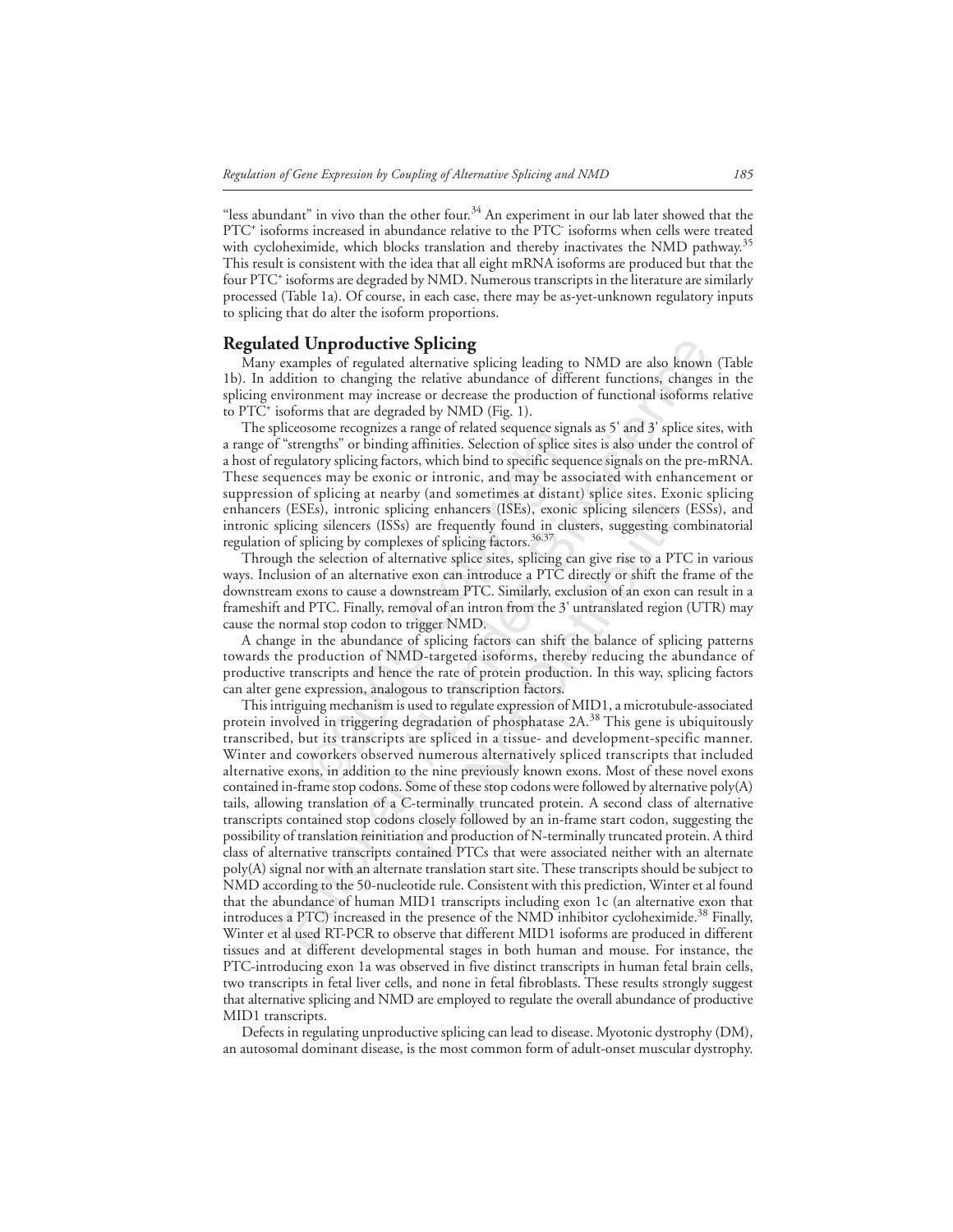|                                                                           | Table 2. Putative examples of unproductive splicing                           |             |                                            |                                                                                                                                                                                                                                               |                                      |
|---------------------------------------------------------------------------|-------------------------------------------------------------------------------|-------------|--------------------------------------------|-----------------------------------------------------------------------------------------------------------------------------------------------------------------------------------------------------------------------------------------------|--------------------------------------|
| Name                                                                      | Organism                                                                      | $\lambda$ S | AS-PTC Regulated Abundance NMD<br>PTC--Low | <b>Notes</b>                                                                                                                                                                                                                                  | Refs.                                |
| Dystrophin<br>from Purkinje<br>HLA-G<br>Alpha2(XI)<br>-1BP<br>GFAP<br>FR4 | <b>ISE</b><br>Human, Mou<br>Human, Rat<br>Drosophila<br>Human<br>Human<br>Rat |             |                                            | Exception to the 50-nucleotide rule; does not undergo NMD.<br>Regulated tissue-specific splicing in healthy individuals.<br>Isoform proportions are tissue-regulated.<br>The PTC <sup>+</sup> isoform is abundant.                            | $7,91$<br>92<br>90<br>93<br>89<br>94 |
| promoter<br>SmHSF<br>SRp20<br>mdm2                                        | mansoni<br>Human, Dog<br>Schistosoma<br>Mouse                                 |             |                                            | proteins, including HSP70. Thus, at a developmental stage<br>transcription factor controlling expression of heat shock<br>Developmental regulation. The protein product is a<br>A truncated protein is observed.<br>Translation reinitiation. | 96<br>95<br>22                       |
| <b>MPZ</b><br>Σ                                                           | Human<br>Rat                                                                  |             |                                            | when splicing generates primarily unproductive SmHSF<br>isoforms, HSP70 mRNAs are not observed.<br>A PTC <sup>+</sup> isoform is believed to exist.                                                                                           | 49,52,97<br>98                       |
|                                                                           |                                                                               |             |                                            | continued on next page                                                                                                                                                                                                                        |                                      |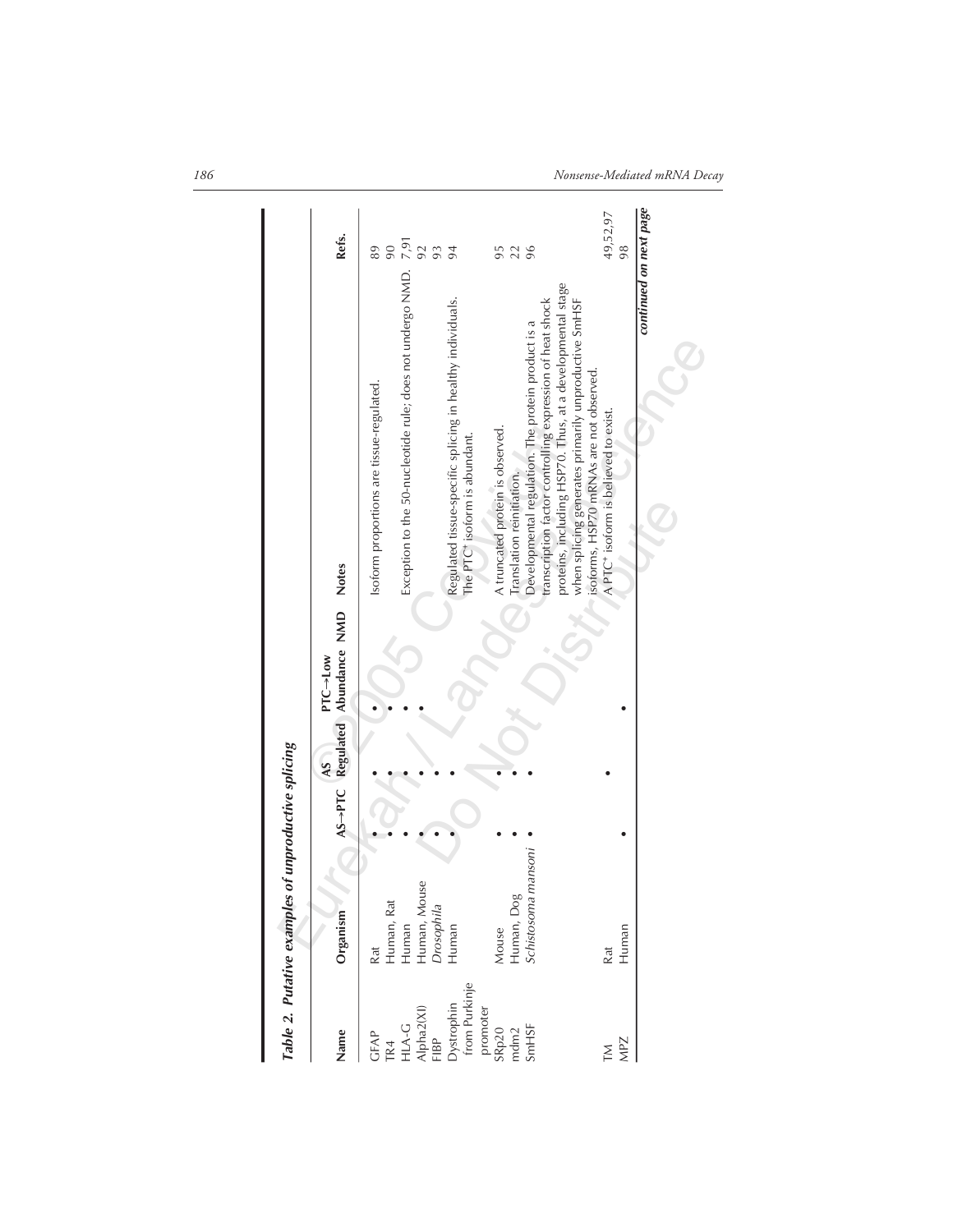| Table 2. Continued                                            |                                  |                             |               |                                                                                                                                       |                |
|---------------------------------------------------------------|----------------------------------|-----------------------------|---------------|---------------------------------------------------------------------------------------------------------------------------------------|----------------|
| Name                                                          | $AS \rightarrow PTC$<br>Organism | PTC--Low<br>Regulated<br>AS | Abundance NMD | <b>Notes</b>                                                                                                                          | Refs.          |
| NRAMP                                                         | Human                            |                             |               | The PTC-containing exon is an Alu element.                                                                                            | 99             |
| ACF/ASP<br>Scgb3a1/<br>Ugrp2<br>WDNM1                         | Mouse, Rat<br>Mouse              |                             |               | Translation reinitiation is likely.                                                                                                   | 100<br>101     |
|                                                               | <b>Rat</b>                       |                             |               |                                                                                                                                       | 102            |
| J1-70k<br>snRNP                                               | Arabidopsis<br>Human,            |                             |               | Vertebrates share a conserved PTC-inducing included exon.<br>In Arabidopsis, a different PTC-inducing exon is included.               | 103-105        |
| Scorpion                                                      | Scorpion                         |                             |               | Trans-splicing creates some PTC <sup>+</sup> isoforms.                                                                                | 106            |
| venom<br>Cds1/CHK2                                            | Yeast,                           |                             |               |                                                                                                                                       | 107            |
|                                                               | Human                            |                             |               |                                                                                                                                       |                |
| 1MSH <sub>2</sub>                                             |                                  |                             |               |                                                                                                                                       | 108            |
| ABCA13                                                        | Human<br>Mouse                   |                             |               |                                                                                                                                       | 109            |
| $snRNPB$<br>and $B'$                                          | Human                            |                             |               | A truncated protein is observed.                                                                                                      | $\frac{1}{10}$ |
| RPL28,                                                        | Yeast                            |                             |               |                                                                                                                                       | 45             |
| RPS17B                                                        |                                  |                             |               |                                                                                                                                       |                |
| RPL7a, RPL10a<br>2PL3,                                        | Worm                             |                             |               |                                                                                                                                       | 46             |
| demonstrate the phenomenon.<br>In these examples taken from 1 |                                  |                             |               | the literature, available data are consistent with or suggestive of regulated unproductive splicing, but they do not yet conclusively |                |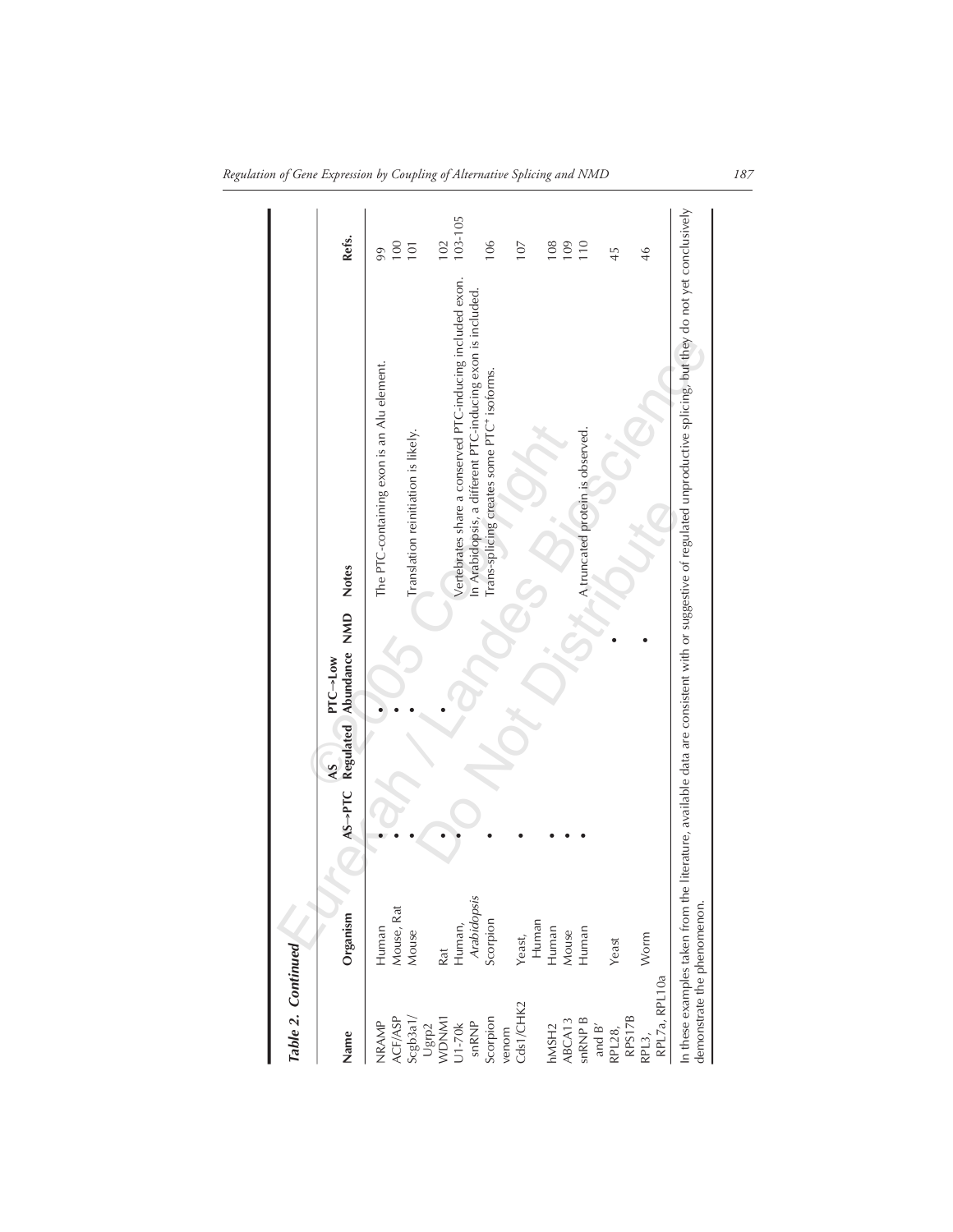DM has been shown to be caused by one of two repeat expansions, whose presence in mRNA sequesters several splicing factors<sup>39</sup> including muscleblind, and thus induces splicing changes in several genes.<sup>40,41</sup> Patients develop myotonia from lack of muscle-specific chloride channel 1 (ClC-1), which is misspliced in DM tissue.<sup>42</sup> The normal developmental splice pattern for the ClC-1 transcript has a PTC in embryos but no PTC in adult cells. In DM tissue, ClC-1 transcript splicing reverts to its embryonic, PTC-containing splicing pattern. Consequently, ClC-1 mRNA is greatly reduced in abundance, likely due to the action of NMD.<sup>43</sup> Thus, it appears that normal ClC-1 gene expression is governed by RUST, and that the DM disease is caused when this regulation is undermined by sequestration of splicing factors.

## **Autoregulatory Unproductive Splicing**

that are not generally involved in mRNA pro<br>ts to affect splicing and elicit NMD. The cleare<br>ene but in yeast. Yeast genes are generally  $y$ <br>tense, intron inclusion can introduce an in-fram<br>D. The yeast ribosomal protein is regulation is undermined by sequestration of splicing factors.<br> **tory Unproductive Splicing**<br>
modular videors that RUST is used for autoregulation. The autoregulated guaday<br>
sulways, encodes a protein that is part of t There is abundant evidence that RUST is used for autoregulation. The autoregulated gene often, but not always, encodes a protein that is part of the splicing machinery. In some fascinating cases, proteins that are not generally involved in mRNA processing bind specifically to their own transcripts to affect splicing and elicit NMD. The clearest example of this is found not in a human gene but in yeast. Yeast genes are generally unspliced, but in the few intron-containing genes, intron inclusion can introduce an in-frame stop codon and target the transcript for NMD. The yeast ribosomal protein RPL30 binds to its own pre-mRNA to prevent the removal of a PTC-containing intron, which in turn triggers NMD.<sup>44</sup> The mRNAs of other ribosomal protein genes, including RPL28 (CYH2) and RPS17B (RP51B), also sometimes retain their introns and become natural NMD targets, leaving open the possibility that their splicing is also regulated to elicit NMD.<sup>45</sup>

Some ribosomal proteins in *Caenorhabditis elegans* are similarly autoregulated. A screen for natural targets of NMD identified L3, L7a, L10a, and L12 ribosomal protein transcripts. Each of these transcripts can be alternatively spliced to generate either a productive isoform or an unproductive isoform that contains a PTC and is therefore degraded by NMD. The ratio of productive to unproductive alternative splicing of *rpl-12* RNA is affected by levels of RPL-12 protein, indicating that unproductive splicing of *rpl-12* RNA is under feedback control.<sup>46</sup>

ng intron, which in turn triggers NMD.<sup>44</sup> The n<br>luding RPL28 (CYH2) and RPS17B (RP51B<br>ome natural NMD targets, leaving open the pos<br>icit NMD.<sup>45</sup><br>*shabditis elegans* are similarly autoregulated. A scr<br>7a, L10a, and L12 ri A striking number of splicing factors and elements of the splicing machinery are autoregulated through RUST (Fig. 5 and Table 1c,d). One such example is polypyrimidine tract binding protein (PTB), which inhibits splicing by competing with small nuclear (sn)RNA U2 associated factor (U2AF) for the polypyrimidine tract and perhaps through other mechanisms (reviewed in refs. 36 and 47). PTB RNA is alternatively spliced to produce two major productive isoforms (one of which lacks exon 9),  $48,49$  one minor productive isoform lacking exons 3-9,  $49,50$  and two unproductive isoforms lacking exon 11. Removing exon 11 causes a frameshift leading to a downstream PTC. PTB protein has been found to promote the removal of exon 11 from its own transcripts.<sup>49</sup> Consequently, when PTB levels are high, PTB production is slowed by targeting PTB transcripts for NMD; and when PTB levels are low, production is accelerated by reducing the proportion of transcripts that are degraded.<sup>49,51,52</sup>

The CDC-like kinases (CLKs), which regulate an important family of splicing factors known as SR proteins, seem to be affected by RUST as well.<sup>16</sup> RUST appears to regulate CLK1 levels through an indirect feedback mechanism. CLK1 has been shown to modify splicing of its own transcript indirectly, most likely through phosphorylation of SR proteins.53 Thus, as a variation of the autoregulatory circuit described above, increased CLK1 activity results in changes in the activity of one or more SR proteins. These SR proteins in turn affect the splicing of CLK1 pre-mRNA to favor a PTC $^{\ddag}$  transcript that is predicted to undergo NMD. This PTC<sup>+</sup> transcript is stabilized by cycloheximide, consistent with its being normally degraded by NMD.<sup>54</sup>

RUST regulation of Clk1 levels may have a downstream effect on numerous SR proteins, and in turn on the splicing of many pre-mRNAs that are substrates of those SR proteins. Thus, alternative splicing can regulate factors that control splicing of other gene products.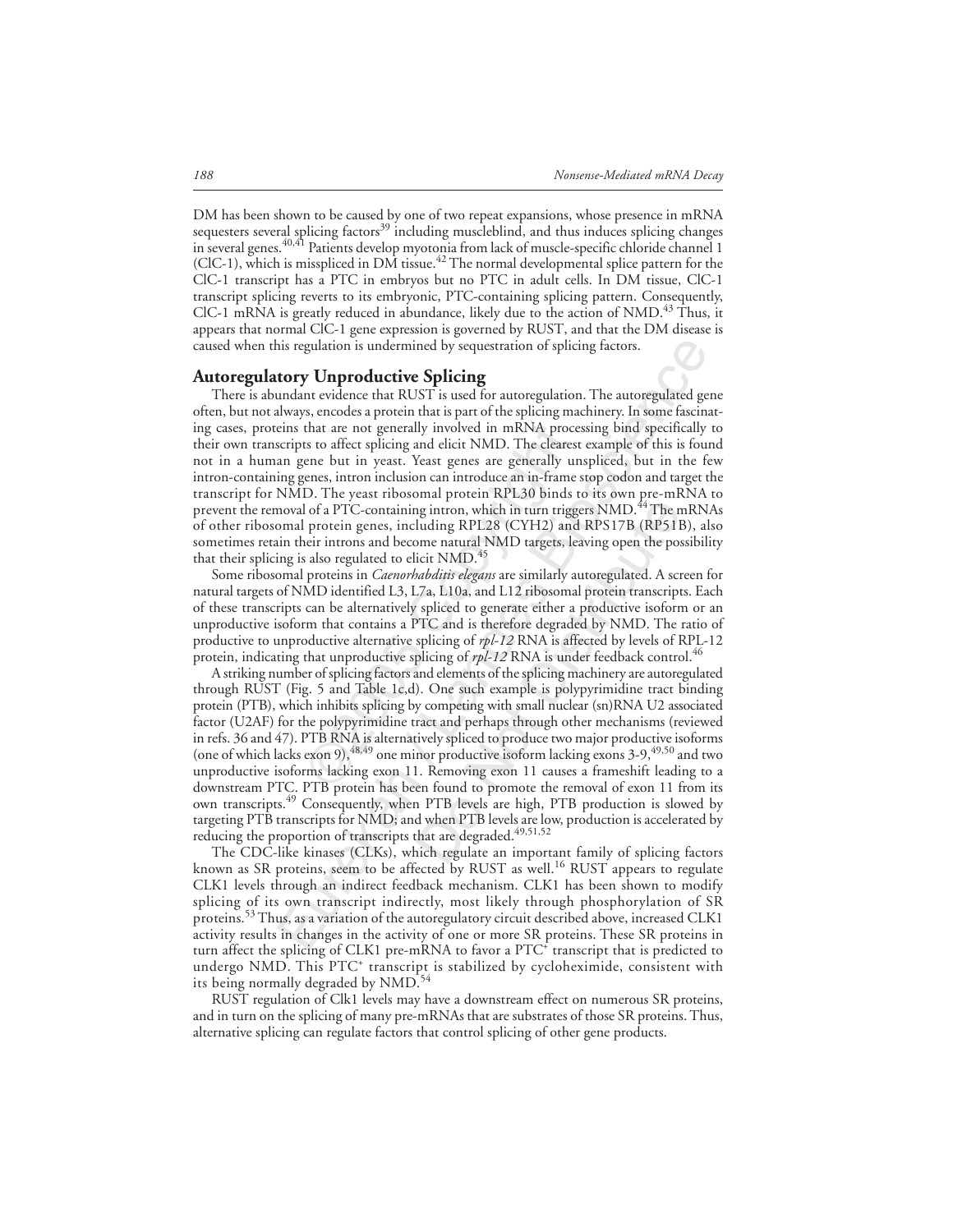

Figure 5. Autoregulatory unproductive splicing. Some splicing factors (SFs), such as PTB and SC35, regulate the splicing of their own transcripts so as to alter the proportion of unproductive<br>isoforms.<sup>49,60</sup> This creates a negative feedback loop, stabilizing the concentration of the splicing factor over time. Autoregulated splicing factors are generally not specific to their own transcripts, since they also affect the splicing of many other pre-mRNAs.

Such a regulatory cascade of alternative splicing seems likely in the case of neuronal (n) PTB, a paralog of PTB that is regulated by RUST. There are reports that PTB affects the splicing of nPTB RNA, which is unsurprising given that PTB regulates the splicing of its own transcript, and nPTB is a close homolog of PTB. Furthermore, nPTB transcripts are alternatively spliced in a tissue-specific manner: in nonneuronal cells, PTC<sup>+</sup> isoforms are preferentially produced but, in neurons, productive isoforms are made and translated. The resulting nPTB protein may compete with PTB for binding polypyrimidine tracts on heterologous pre-mRNAs, and may inhibit splicing more strongly or weakly than does PTB,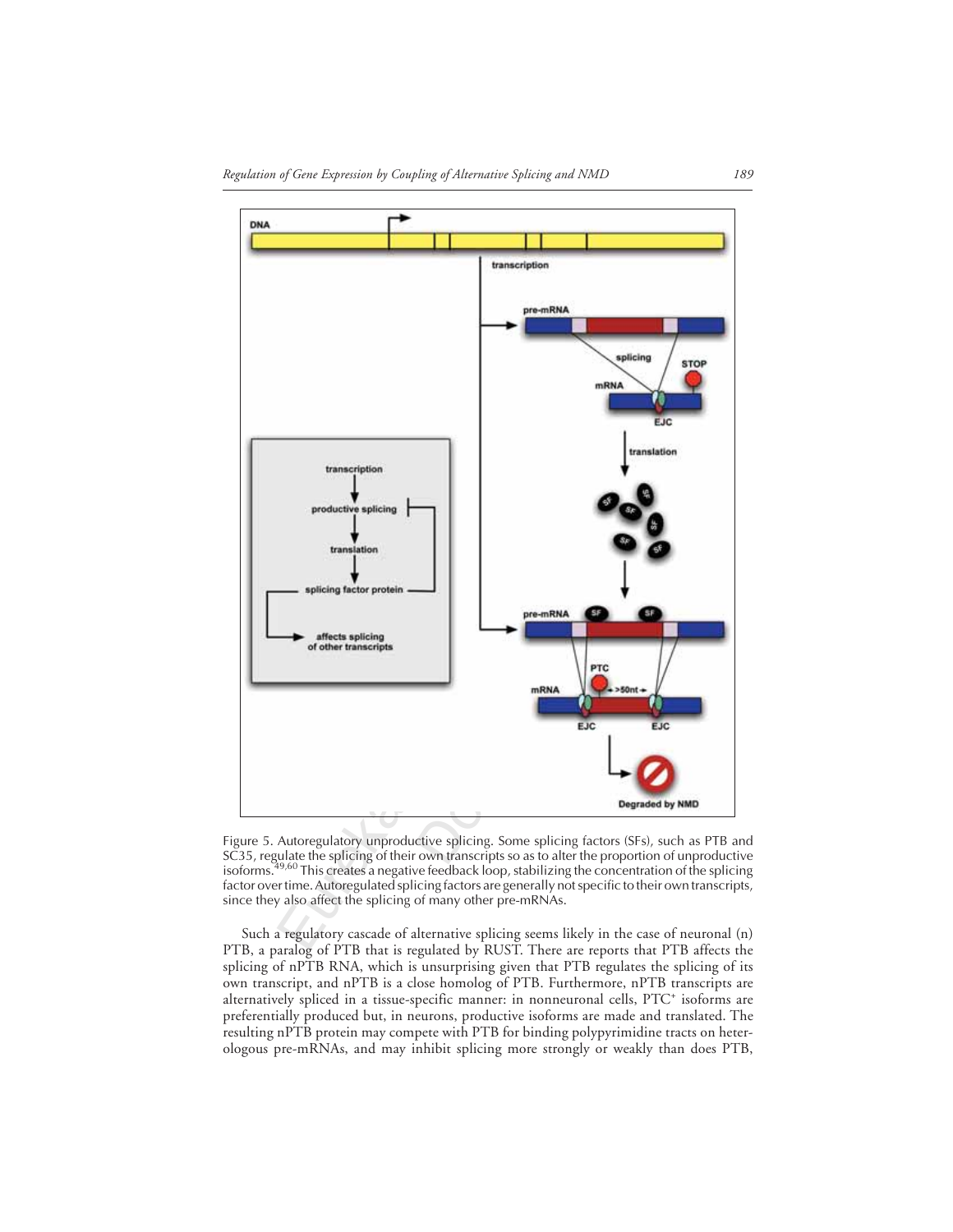resulting in an altered splicing pattern. Consequently, pre-mRNAs whose splicing pattern is sensitive to nPTB will be spliced differently in neurons than in other cell types.

Transcripts encoding splicing factors that are autoregulated by RUST may also be subject to RUST that is triggered by heterologous factors; this is seen in the alternative splicing of PTB RNA, which can be affected by the splicing regulators raver1 and CELF4.<sup>49</sup>

#### **Conservation of RUST**

The coordinated use of alternative splicing and NMD is seen not only in mammals but in organisms as distant as yeast<sup>44</sup> and possibly plants.<sup>55</sup> The mechanism of PTC recognition differs in organisms other than mammals since it does not seem to depend on the location of the stop codon relative to exon junctions.<sup>56</sup> (see chapters by Amrani and Jacobson, Behm-Ansmant and Izaurralde, and van Hoof and Green) There have been significant advances recently in elucidating the recognition mechanism in flies and yeast,<sup>57,58</sup> but the rules are not clear enough to allow for computational identification of NMD targets. Nonetheless, NMD affects gene expression in a variety of different organisms.

h to allow for computational identification of 1<br>expression in a variety of different organisms.<br>examples discussed above, analysis of orthologou<br>mg to generate PTC<sup>+</sup> alternative isoforms, and<br>eccies and across protein fa listant as years<sup>44</sup> and possibly plants.<sup>55</sup> The mechanism of PTC recognities<br>nisms other than nummals since if does not seen to depend on the location<br>not relative to exon junctions.<sup>36</sup> (see chapters by Amrani and Jaco tively included PTC-containing exon 11 are vertings ortholog as well as the human neuronal-<br>nouse and monkey orthologs of the human neuronal-<br>nouse and monkey orthologs of the human muronal-<br>nouse and monkey orthologs of t In several of the examples discussed above, analysis of orthologous and paralogous sequences suggests that splicing to generate PTC<sup>+</sup> alternative isoforms, and thus RUST regulation, is conserved across species and across protein families. For PTB transcripts, the sequence and upstream regulatory elements of alternatively included PTC-containing exon 11 are very similar in transcripts that encode the *Fugu rubripes* ortholog as well as the human neuronal-specific paralog nPTB.49 Transcripts encoding mouse and monkey orthologs of the human multidrug resistance associated transporter ABCC4 share highly conserved PTC-containing exons that are orthologous to the alternatively included exons of the human ABCC4 transcript, another apparent RUST target.<sup>59</sup> Particularly strong evidence of conservation of RUST is found in the Clk transcripts. Alternative splicing to exclude exon 4, introducing a frameshift and PTC, is conserved among transcripts encoding the three human paralogs (Clk1, Clk2, Clk3), the three mouse orthologs, and even the sole ortholog in the sea squirt *Ciona intestinalis* (Fig. 6).<sup>16</sup>

The action of NMD on some transcripts of a gene can be conserved even when the specific alternative splicing events that elicit NMD are not. As discussed above, MID1 RNA is a human RUST target. Interestingly, while PTC+ MID1 isoforms are found in human, mouse, and fugu, the responsible stop codons are introduced by alternative exons that show no homology between these species.<sup>172</sup> Thus, in this case, it appears that the RUST mode of regulation was conserved while the specific sequence elements triggering it were not. This suggests that RUST is a generally useful mechanism that is easily applied to regulate expression of individual genes in organisms that already have both alternative splicing and NMD.

## **Why RUST?**

A substantial portion of alternatively spliced mRNAs seem to be NMD targets. We have discussed possible explanations for the prevalence of unproductive splicing: do these splice forms represent biological noise, or are they produced to regulate protein expression? It is unlikely that all such splicing is used for regulation, but the growing body of examples presented above suggests that RUST plays a significant role in the cell.

Many truncated proteins encoded by alternative transcripts would be nonfunctional even if these transcripts were not removed by NMD. Is the combination of alternative splicing and NMD inherently different from alternative splicing that produces nonfunctional protein? Or does alternative splicing alone provide the important regulatory step, with NMD acting only as a convenient but unnecessary cleanup mechanism? Some proven cases of RUST illustrate that, in fact, the coordinated action of both pathways is required for regulation. The SR protein SC35 is autoregulated by RUST; its alternative splicing occurs in the 3' UTR to create an exon junction downstream of the original stop codon, without changing the open reading frame.<sup>60</sup> The alternative splicing seems to have no role other than to cause the original termination codon to elicit NMD. Without NMD, the alternative mRNA would still encode the correct protein, so the alternative splice event alone could not be used to regulate protein levels. It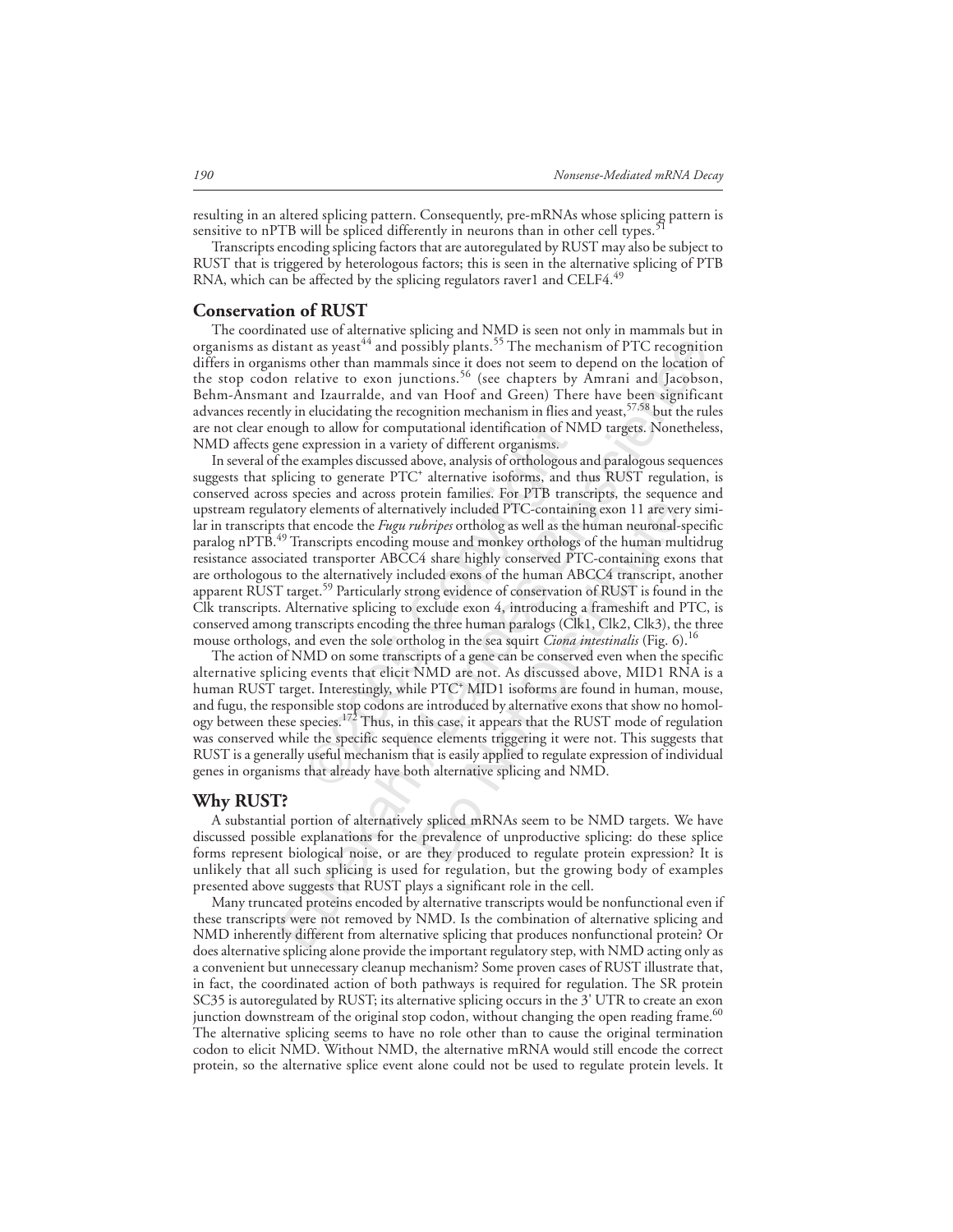

Figure 6. Splicing to generate a PTC is evolutionarily conserved in CLK transcripts. The CDC-like kinases (CLKs) are splicing regulators that affect splicing decisions through the phosphorylation of SR proteins. A) A screen of SWISS-PROT performed by Hillman et al revealed that human CLK1, CLK2 and CLK3 paralogs all generate PTC<sup>+</sup> alternative isoforms.<sup>16</sup> Conserved skipping of exon 4 causes a frameshift and results in a PTC. The percent identities from global alignments between corresponding exons and introns are shown in purple. B) CLK homologs were identified in mouse through existing annotation and in the predicted proteins of the sea squirt C. intestinalis using an hidden Markov model (HMM) constructed from sequences of annotated CLK transcripts from a variety of organisms. An EST analysis revealed that the alternative splicing pattern that generates PTC<sup>+</sup> alternative isoforms was conserved in all three sets of orthologs in human and mouse. The same splicing pattern was also found in the only identifiable C. intestinalis homolog. A relatively high degree of sequence similarity was found to be present in the introns flanking the alternative exon. ©2004 Hillman et al; license BioMed Central Ltd. This is an Open Access article: verbatim copying and redistribution of this article are permitted in all media for any purpose, provided this notice is preserved along with the article's original URL (http://genomebiology.com/2004/  $5/2/R8$ ).<sup>1</sup>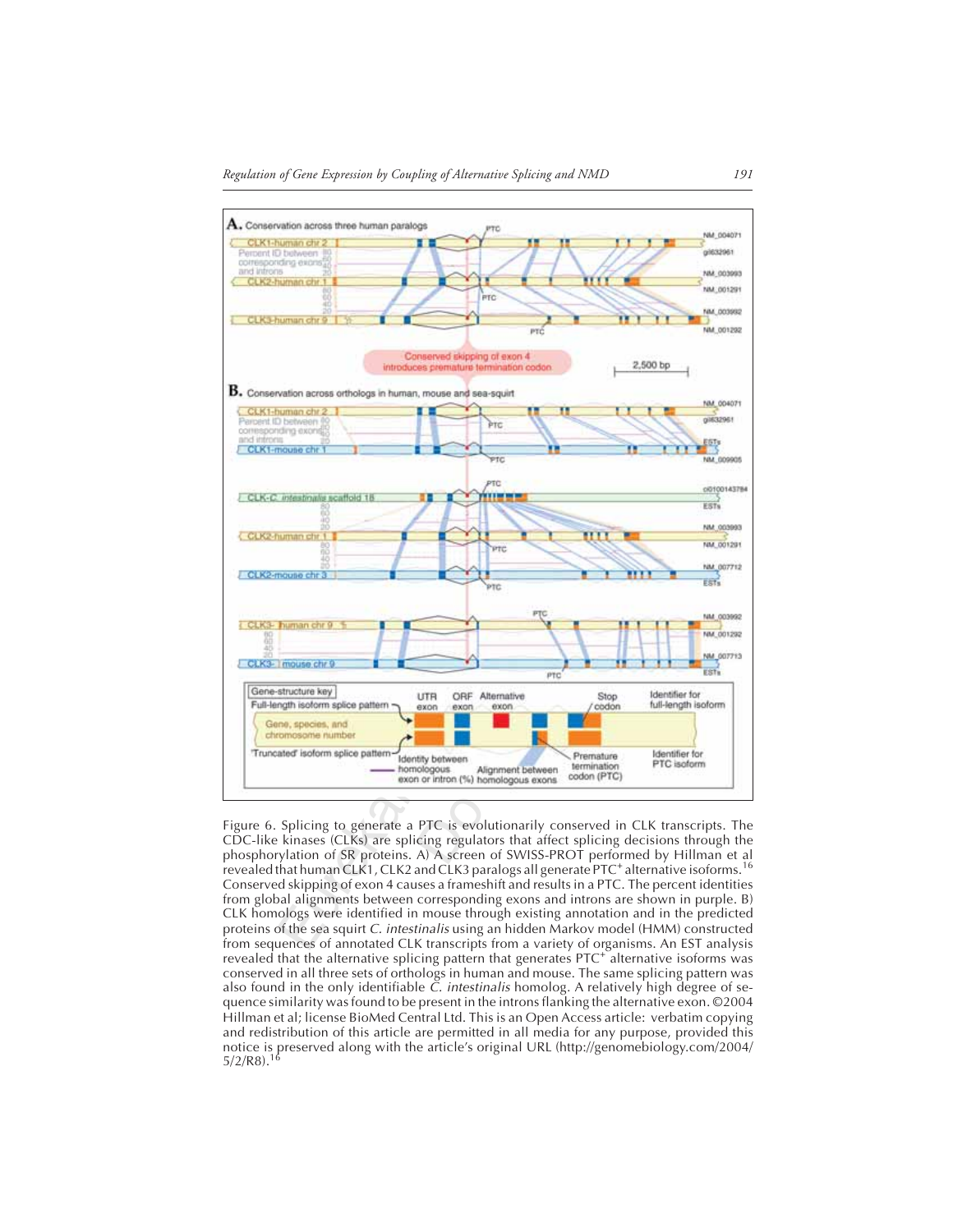seems, then, that some genes have evolved to take advantage of the combination of alternative splicing and NMD in a role different from that filled by either process alone.

RUST seems, at first, to be a wasteful process. A gene is transcribed and spliced, only to be degraded before it can produce a protein. Yet, we know that there are functional cases of RUST. The cost to the cell of transcribing apparently extraneous RNA is clearly not prohibitive. In humans, roughly 85-95% of transcribed sequence is spliced out as introns and discarded.<sup>61</sup> Evidently, transcription of intronic sequences is not a significant selective disadvantage, and intron splicing may even provide some general selective advantage. Similarly, the cost of transcribing a pre-mRNA only to splice it into an unproductive form must be balanced by the advantages of an additional layer of regulation of gene expression.

How is a process like RUST beneficial to the cell? Transcriptional regulation is the most-studied means of controlling gene expression, but in some cases, additional control may be beneficial. Because splicing regulation occurs after the decision to transcribe a region, RUST may provide a rapid way to change the levels of productive mRNA. In extreme cases such as the dystrophin gene, the synthesis of a single transcript can take many hours,  $62$  and the requirements of the cell might change after transcription begins but before a critical splicing decision that determines whether or not to introduce a PTC. Even when temporal regulation is not necessary, an extra layer of regulation can help fine-tune gene expression.

RUST is distinctive, in that it can either increase or decrease protein expression. The splicing factor PTB illustrates this point. At steady state, 20% of PTB pre-mRNA is spliced to an unproductive form.<sup>49</sup> In general, we expect that a RUST-regulated gene is transcribed to produce more pre-mRNA than is needed at steady state, and that under normal conditions there is a base level of downregulation by unproductive splicing. This fraction of "wasted" transcripts constitutes the headroom available to the regulatory system to increase levels of productive transcript.

way to change the levels of productive mRNA.<br>
ie synthesis of a single transcript can take man<br>
ight change after transcription begins but befor<br>
enther or not to introduce a PTC. Even when<br>
ayer of regulation can help fin The prevalence of PTC<sup>+</sup> alternative splice forms suggests a possible evolutionary interaction between alternative splicing and NMD.<sup>63</sup> The existence of NMD could have led to an increase in alternative splicing. Any splicing errors that introduced PTCs would be removed by NMD, reducing the harmful effects of missplicing. As a result, the pressure to recognize splice sites perfectly would be lowered. Functional alternative splice forms could arise through splicing errors and then become established by sequence changes that strengthen their splice sites or add regulatory elements.

m additional layer os piec is into an unproductive form must be balanced by to process like RUST beneficial of the cell? Transcriptional regulation is the concess like RUST beneficial to the cell? Transcriptional regulatio her increase or decrease protein expression. The seady state, 20% of PTB pre-mRNA is splice<br>expect that a RUST-regulated gene is transcri-<br>led at steady state, and that under normal con<br>led at steady state, and that under In a system with prevalent alternative splicing, regulation by RUST may evolve easily. For any particular gene, there are many possible alternative splicing events that could elicit NMD, including exon skipping, splicing within the 3' UTR, or recognition of cryptic splice sites. If the sequence of a gene changes slightly to promote one of these splicing events under certain splicing environments, and the resulting downregulation of gene expression by NMD is beneficial, then a basic sort of regulation has evolved. This has clearly occurred independently many times. Without NMD, alternative splicing can still regulate gene expression by producing nonfunctional proteins. The additional advantages of coupling splicing with NMD may be that it prevents accumulation of potentially harmful truncated proteins and that it reduces wasted translation, making unproductive splicing less costly.

Splicing factors such as PTB seem to be overrepresented among the known RUST targets. Is this a coincidence, or is RUST in fact used most often to regulate a small set of proteins that are already capable of binding pre-mRNAs? A protein that has an existing role in splicing may evolve autoregulation through splicing more easily than a protein that does not bind RNA. There are only a handful of known cases in which a protein that is not a splicing factor is autoregulated by RUST, and even these are predominantly ribosomal proteins that do bind RNA in other, nonsplicing contexts. However, autoregulation is by no means the only role of RUST, and there is no reason for nonautoregulatory RUST to affect splicing factors preferentially. The examples listed in Table 1 indicate that RUST is involved in the regulation of a diverse set of proteins.

The potential for alternative splicing to regulate gene expression has been appreciated for many years. Bingham et al proposed that "on/off regulation at the level of splicing might be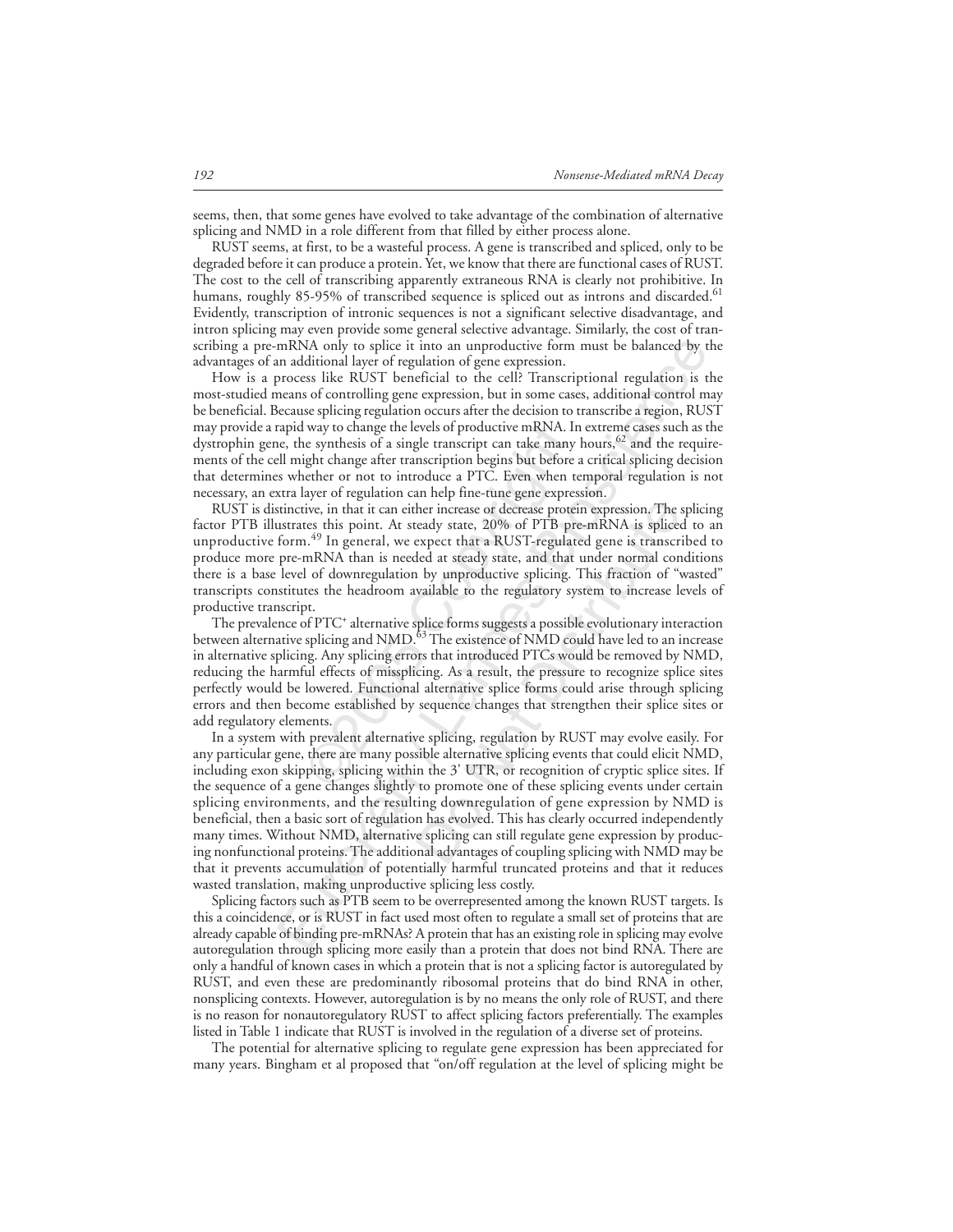unexpectedly common," in a 1988 review featuring three cases of unproductive splicing in *Drosophila melanogaster*. 64 An early paper about the splicing factor ASF discussed alternative splicing as a means to control gene expression.<sup>65</sup> NMD adds an additional layer to the story;<sup>66</sup> many of the unproductive splice forms identified years ago are now known to be degraded rather than translated. The prevalence of NMD-targeted splice forms has only recently become clear. Alternative splicing and NMD are often combined in an elegant way to regulate the expression of a wide range of genes. RUST seems to be a generally applicable, widespread, and readily evolved regulatory mechanism.

#### *Acknowledgements*

a predoctoral fellowship from the Howard H<br>NIH training grant T32 GM07127l. SEB is a S<br>
etunic I, Bork P. Alternative splicing and evolution. I, Lee C. A genomic view of alternative splicing. Nat<br>
7, Tasic B. Alternative p **Ledgements**<br> **Ledgements**<br>
Und like to thank Richard E. Green and Rajiv Bhatnagar for helpful discussi<br>
with a few sections of the text. This work was supported by National Institutes<br>
areas areas K22 HG000056 and R01 GM0 We would like to thank Richard E. Green and Rajiv Bhatnagar for helpful discussions and assistance with a few sections of the text. This work was supported by National Institutes of Health grants K22 HG00056 and R01 GM071655, and an IBM SUR grant. DAWS is supported by a predoctoral fellowship from the Howard Hughes Medical Institute. LFL is supported by NIH training grant T32 GM07127l. SEB is a Searle Scholar (I-L-110).

#### **References**

- 1. Boue S, Letunic I, Bork P. Alternative splicing and evolution. Bioessays 2003; 25:1031-4.
- 2. Modrek B, Lee C. A genomic view of alternative splicing. Nat Genet 2002; 30:13-9.
- ew of alternative splicing. Nat Genet 2002; 30:13-9.<br>pre-mRNA splicing and proteome expansion in meta<br>cal. A conformational switch in the Piccolo C2A dor<br>t Mol Biol 2004; 11:45-53.<br>Assessing the impact of alternative splic 3. Maniatis T, Tasic B. Alternative pre-mRNA splicing and proteome expansion in metazoans. Nature 2002; 418:236-43.
- 4. Garcia J, Gerber SH, Sugita S et al. A conformational switch in the Piccolo C2A domain regulated by alternative splicing. Nat Struct Mol Biol 2004; 11:45-53.
- 5. Resch A, Xing Y, Modrek B et al. Assessing the impact of alternative splicing on domain interactions in the human proteome. J Proteome Res 2004; 3:76-83.
- 6. Xing Y, Xu Q, Lee C. Widespread production of novel soluble protein isoforms by alternative splicing removal of transmembrane anchoring domains. FEBS Lett 2003; 555:572-8.
- 7. Nagy E, Maquat LE. A rule for termination-codon position within intron-containing genes: When nonsense affects RNA abundance Trends Biochem Sci 1998; 23:198-9.
- 8. Lejeune F, Maquat LE. Mechanistic links between nonsense-mediated mRNA decay and pre-mRNA splicing in mammalian cells. Curr Opin Cell Biol 2005; 17:309-15.
- 9. Cali BM, Anderson P. mRNA surveillance mitigates genetic dominance in Caenorhabditis elegans. Mol Gen Genet 1998; 260:176-84.
- 10. Maquat LE, Carmichael GG. Quality control of mRNA function. Cell 2001; 104:173-6.
- 11. Mendell JT, Sharifi NA, Meyers JL et al. Nonsense surveillance regulates expression of diverse classes of mammalian transcripts and mutes genomic noise. Nat Genet 2004; 36:1073-8.
- 12. Lewis BP, Green RE, Brenner SE. Evidence for the widespread coupling of alternative splicing and nonsense-mediated mRNA decay in humans. Proc Natl Acad Sci USA 2003; 100:189-92.
- 13. Pruitt KD, Maglott DR. RefSeq and LocusLink: NCBI gene-centered resources. Nucleic Acids Res 2001; 29:137-40.
- 14. Boguski MS, Lowe TM, Tolstoshev CM. dbEST—database for "expressed sequence tags". Nat Genet 1993; 4:332-3.
- 15. Boeckmann B, Bairoch A, Apweiler R et al. The SWISS-PROT protein knowledgebase and its supplement TrEMBL in 2003. Nucleic Acids Res 2003; 31:365-70.
- 16. Hillman RT, Green RE, Brenner SE. An unappreciated role for RNA surveillance. Genome Biol 2004; 5:R8.
- 17. Baek D, Green P. Nonsense-mediated decay, sequence conservation, and relative isoform frequencies in evolutionarily conserved alternative splicing. Proc Natl Acad Sci USA 2005.
- 18. Ishigaki Y, Li X, Serin G et al. Evidence for a pioneer round of mRNA translation: mRNAs subject to nonsense-mediated decay in mammalian cells are bound by CBP80 and CBP20. Cell 2001; 106:607-17.
- 19. Maquat LE. Nonsense-mediated mRNA decay: Splicing, translation and mRNP dynamics. Nat Rev Mol Cell Biol 2004; 5:89-99.
- 20. Cao D, Parker R. Computational modeling and experimental analysis of nonsense-mediated decay in yeast. Cell 2003; 113:533-45.
- 21. Chang AC, Sohlberg B, Trinkle-Mulcahy L et al. Alternative splicing regulates the production of ARD-1 endoribonuclease and NIPP-1, an inhibitor of protein phosphatase-1, as isoforms encoded by the same gene. Gene 1999; 240:45-55.
- 22. Veldhoen N, Metcalfe S, Milner J. A novel exon within the mdm2 gene modulates translation initiation in vitro and disrupts the p53-binding domain of mdm2 protein. Oncogene 1999; 18:7026-33.
- 23. Zhang J, Maquat LE. Evidence that translation reinitiation abrogates nonsense-mediated mRNA decay in mammalian cells. EMBO J 1997; 16:826-33.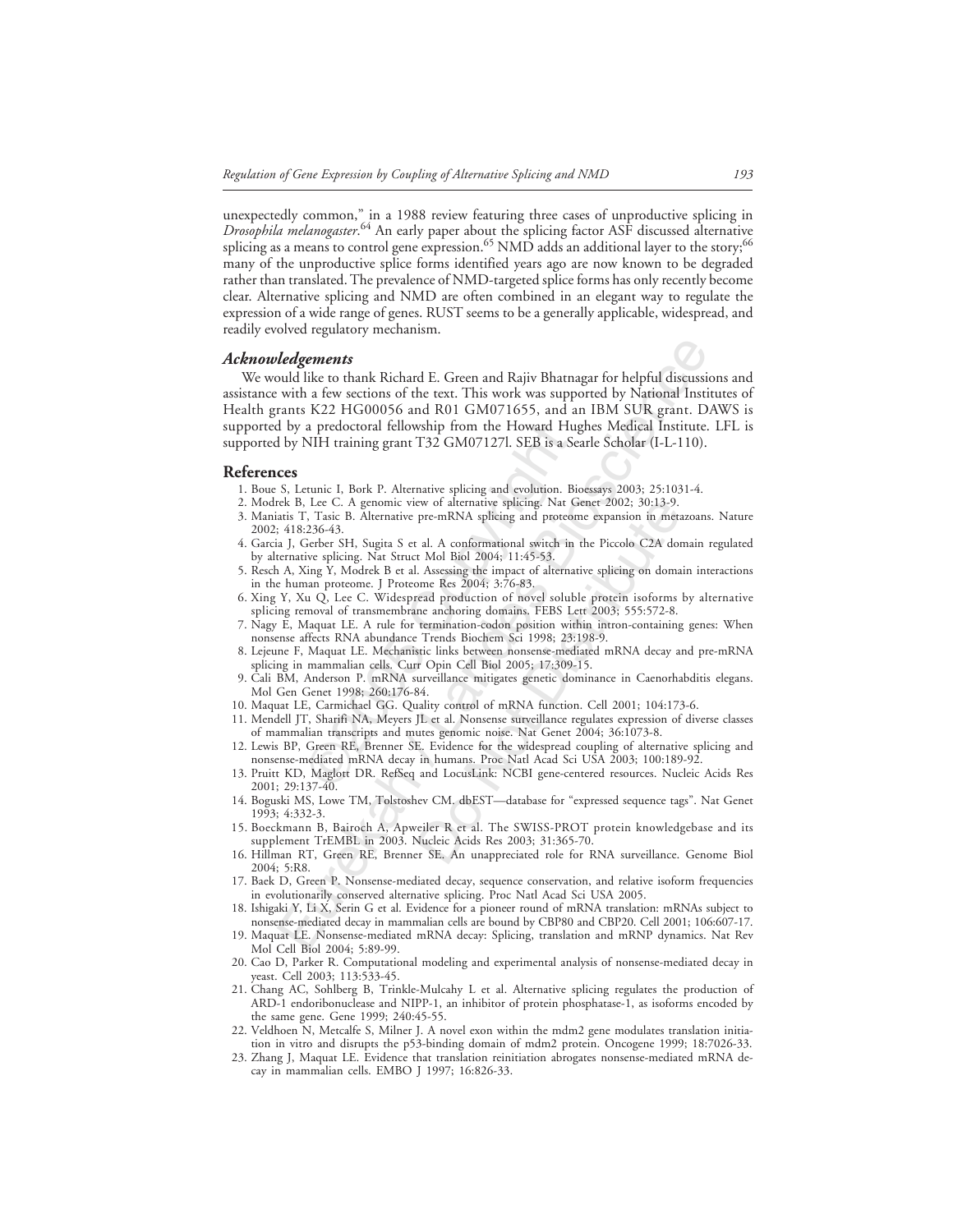- 24. Chester A, Somasekaram A, Tzimina M et al. The apolipoprotein B mRNA editing complex performs a multifunctional cycle and suppresses nonsense-mediated decay. EMBO J 2003; 22:3971-82.
- 25. Inácio A, Silva AL, Pinto J et al. Nonsense mutations in close proximity to the initiation codon fail to trigger full nonsense-mediated mRNA decay. J Biol Chem 2004; 279:32170-80.
- 26. Danckwardt S, Neu-Yilik G, Thermann R et al. Abnormally spliced beta-globin mRNAs: A single point mutation generates transcripts sensitive and insensitive to nonsense-mediated mRNA decay. Blood 2002; 99:1811-6.
- 27. Dreumont N, Maresca A, Boisclair-Lachance JF et al. A minor alternative transcript of the fumarylacetoacetate hydrolase gene produces a protein despite being likely subjected to nonsense-mediated mRNA decay. BMC Mol Biol 2005; 6:1.
- 28. McAdams HH, Arkin A. It's a noisy business! Genetic regulation at the nanomolar scale. Trends Genet 1999; 15:65-9.
- 29. Lareau LF, Green RE, Bhatnagar RS et al. The evolving roles of alternative splicing. Curr Opin Struct Biol 2004; 14:273-82.
- 30. Modrek B, Lee CJ. Alternative splicing in the human, mouse and rat genomes is associated with an increased frequency of exon creation and/or loss. Nat Genet 2003; 34:177-80.
- 31. Kan Z, States D, Gish W. Selecting for functional alternative splices in ESTs. Genome Res 2002; 12:1837-45.
- 32. Letunic I, Copley RR, Bork P. Common exon duplication in animals and its role in alternative splicing. Hum Mol Genet 2002; 11:1561-7.
- 33. Jones RB, Wang F, Luo Y et al. The nonsense-mediated decay pathway and mutually exclusive expression of alternatively spliced FGFR2IIIb and -IIIc mRNAs. J Biol Chem 2001; 276:4158-67.
- 34. Horikawa Y, Oda N, Cox NJ et al. Genetic variation in the gene encoding calpain-10 is associated with type 2 diabetes mellitus. Nat Genet 2000; 26:163-75.
- ), Gish W. Selecting for functional alternative splices<br>ey RR, Bork P. Common exon duplication in anin<br>Aol Genet 2002; 11:1561-7.<br>F, Luo Y et al. The nonsense-mediated decay path,<br>natively spliced FGFR2IIIb and -IIIc mRNAs FIFIL Atkins M. The consideration at the nanomolar scale. Tree<br>
FIFIL Atkins M. Fits a noisy business! Genetic regulation at the nanomolar scale. Teen<br>
RE Bioscope RE, Bhartagar RS et al. The evolving roles of alternative The and the mixivas. J bond Call 2002; 10.45-12<br>enertic variation in the gene encoding calpain-10 is as<br>enertic variation in the gene encoding calpain-10 is as<br>tet 2000; 26:163-75.<br>al. Widespread predicted nonsense-mediate 35. Green RE, Lewis BP, Hillman RT et al. Widespread predicted nonsense-mediated mRNA decay of alternatively-spliced transcripts of human normal and disease genes. Bioinformatics 2003; 19(Suppl 1):i118-21.
- 36. Black DL. Mechanisms of alternative premessenger RNA splicing. Annu Rev Biochem 2003; 72:291-336.
- 37. Wagner EJ, Baraniak AP, Sessions OM et al. Characterization of the intronic splicing silencers flanking FGFR2 exon IIIb. J Biol Chem 2005.
- 38. Winter J, Lehmann T, Krauss S et al. Regulation of the MID1 protein function is fine-tuned by a complex pattern of alternative splicing. Hum Genet 2004; 114:541-52.
- 39. Philips AV, Timchenko LT, Cooper TA. Disruption of splicing regulated by a CUG-binding protein in myotonic dystrophy. Science 1998; 280:737-41.
- 40. Brook JD, McCurrach ME, Harley HG et al. Molecular basis of myotonic dystrophy: Expansion of a trinucleotide (CTG) repeat at the 3' end of a transcript encoding a protein kinase family member. Cell 1992; 68:799-808.
- 41. Liquori CL, Ricker K, Moseley ML et al. Myotonic dystrophy type 2 caused by a CCTG expansion in intron 1 of ZNF9. Science 2001; 293:864-7.
- 42. Charlet-B N, Savkur RS, Singh G et al. Loss of the muscle-specific chloride channel in type 1 myotonic dystrophy due to misregulated alternative splicing. Mol Cell 2002; 10:45-53.
- 43. Mankodi A, Takahashi MP, Jiang H et al. Expanded CUG repeats trigger aberrant splicing of ClC-1 chloride channel pre-mRNA and hyperexcitability of skeletal muscle in myotonic dystrophy. Mol Cell 2002; 10:35-44.
- 44. Vilardell J, Chartrand P, Singer RH et al. The odyssey of a regulated transcript. RNA 2000; 6:1773-80.
- 45. He F, Peltz SW, Donahue JL et al. Stabilization and ribosome association of unspliced pre-mRNAs in a yeast upf1- mutant. Proc Natl Acad Sci USA 1993; 90:7034-8.
- 46. Mitrovich QM, Anderson P. Unproductively spliced ribosomal protein mRNAs are natural targets of mRNA surveillance in C. elegans. Genes Dev 2000; 14:2173-84.
- 47. Valcárcel J, Gebauer F. Post-transcriptional regulation: The dawn of PTB. Curr Biol 1997; 7:R705-8.
- 48. Ghetti A, Piñol-Roma S, Michael WM et al. hnRNP I, the polypyrimidine tract-binding protein: Distinct nuclear localization and association with hnRNAs. Nucleic Acids Res 1992; 20:3671-8.
- 49. Wollerton MC, Gooding C, Wagner EJ et al. Autoregulation of polypyrimidine tract binding protein by alternative splicing leading to nonsense-mediated decay. Mol Cell 2004; 13:91-100.
- 50. Hamilton BJ, Genin A, Cron RQ et al. Delineation of a novel pathway that regulates CD154 (CD40 ligand) expression. Mol Cell Biol 2003; 23:510-25.
- 51. Rahman L, Bliskovski V, Reinhold W et al. Alternative splicing of brain-specific PTB defines a tissue-specific isoform pattern that predicts distinct functional roles. Genomics 2002; 80:245-9.
- 52. Spellman R, Rideau A, Matlin A et al. Regulation of alternative splicing by PTB and associated factors. Biochem Soc Trans 2005; 33:457-60.
- 53. Duncan PI, Stojdl DF, Marius RM et al. In vivo regulation of alternative pre-mRNA splicing by the Clk1 protein kinase. Mol Cell Biol 1997; 17:5996-6001.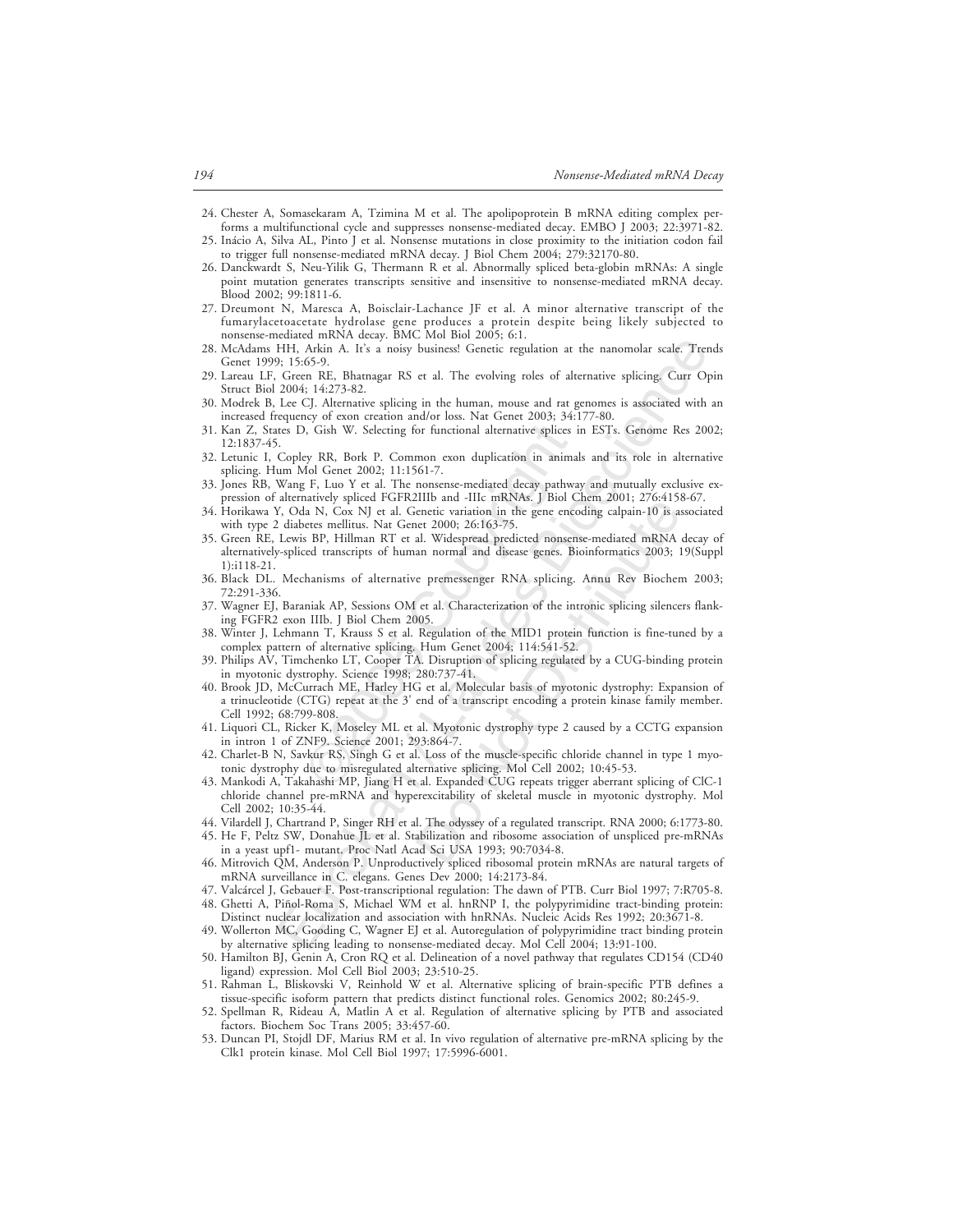- 54. Menegay HJ, Myers MP, Moeslein FM et al. Biochemical characterization and localization of the dual specificity kinase CLK1. J Cell Sci 2000; 113(Pt 18):3241-53.
- 55. Staiger D, Zecca L, Wieczorek Kirk DA et al. The circadian clock regulated RNA-binding protein AtGRP7 autoregulates its expression by influencing alternative splicing of its own pre-mRNA. Plant J 2003; 33:361-71.
- 56. Conti E, Izaurralde E. Nonsense-mediated mRNA decay: Molecular insights and mechanistic variations across species. Curr Opin Cell Biol 2005; 17:316-25.
- 57. Amrani N, Ganesan R, Kervestin S et al. A faux 3'-UTR promotes aberrant termination and triggers nonsense-mediated mRNA decay. Nature 2004; 432:112-8.
- 58. Gatfield D, Unterholzner L, Ciccarelli FD et al. Nonsense-mediated mRNA decay in Drosophila: At the intersection of the yeast and mammalian pathways. EMBO J 2003; 22:3960-70.
- 59. Lamba JK, Adachi M, Sun D et al. Nonsense mediated decay downregulates conserved alternatively spliced ABCC4 transcripts bearing nonsense codons. Hum Mol Genet 2003; 12:99-109.
- 60. Sureau A, Gattoni R, Dooghe Y et al. SC35 autoregulates its expression by promoting splicing events that destabilize its mRNAs. EMBO J 2001; 20:1785-96.
- 61. Lander ES, Linton LM, Birren B et al. Initial sequencing and analysis of the human genome. Nature 2001; 409:860-921.
- 62. Tennyson CN, Klamut HJ, Worton RG. The human dystrophin gene requires 16 hours to be transcribed and is cotranscriptionally spliced. Nat Genet 1995; 9:184-90.
- 63. Xing Y, Lee CJ. Negative selection pressure against premature protein truncation is reduced by alternative splicing and diploidy. Trends Genet 2004; 20:472-5.
- 64. Bingham PM, Chou TB, Mims I et al. On/off regulation of gene expression at the level of splicing. Trends Genet 1988; 4:134-8.
- 65. Ge H, Zuo P, Manley JL. Primary structure of the human splicing factor ASF reveals similarities with Drosophila regulators. Cell 1991; 66:373-82.
- 66. Hilleren P, Parker R. Mechanisms of mRNA surveillance in eukaryotes. Annu Rev Genet 1999; 33:229-60.
- :860-921.<br>
CN, Klamut HJ, Worton RG. The human dystrophilis cortanscriptionally spliced. Nat General 1995; 9:18<br>
is cortanscriptionally spliced. Nat Generature permeter CJ. Negative selection pressure against premature per 67. Hovhannisyan RH, Carstens RP. A novel intronic cis element, ISE/ISS-3, regulates rat fibroblast growth factor receptor 2 splicing through activation of an upstream exon and repression of a downstream exon containing a noncanonical branch point sequence. Mol Cell Biol 2005; 25:250-63.
- 68. Carter MS, Li S, Wilkinson MF. A splicing-dependent regulatory mechanism that detects translation signals. EMBO J 1996; 15:5965-75.
- 69. Gudikote JP, Wilkinson MF. T-cell receptor sequences that elicit strong down-regulation of premature termination codon-bearing transcripts. EMBO J 2002; 21:125-34.
- 70. Wang J, Vock VM, Li S et al. A quality control pathway that down-regulates aberrant T-cell receptor (TCR) transcripts by a mechanism requiring UPF2 and translation. J Biol Chem 2002; 277:18489-93.
- 71. Skandalis A, Uribe E. A survey of splice variants of the human hypoxanthine phosphoribosyl transferase and DNA polymerase beta genes: Products of alternative or aberrant splicing? Nucleic Acids Res 2004; 32:6557-64.
- 72. Confaloni A, Crestini A, Albani D et al. Rat nicastrin gene: cDNA isolation, mRNA variants and expression pattern analysis. Brain Res Mol Brain Res 2005; 136:12-22.
- or consideration and a metallane mathematic method and the section of the section of the section of ALAC (11003, 22.3967-70<br>
at JK. Adachi M, Sam D et al. Nonsema metalsyied decay downres also<br>so another and ARCG transcrip ate at somoth regulation of gene expression at the ready<br>structure of the human splicing factor ASF reversion) at the ready<br>structure of mRNA surveillance in eukaryotes. Annu Rev<br>P. A novel intronic cis element, ISE/ISS-3, 73. Blanchette M, Labourier E, Green RE et al. Genome-wide analysis reveals an unexpected function for the drosophila splicing factor U2AF(50) in the nuclear export of intronless mRNAs. Mol Cell 2004; 14:775-86.
- 74. Cazalla D, Newton K, Cáceres JF. A novel SR-related protein is required for the second step of pre-mRNA splicing. Mol Cell Biol 2005; 25:2969-80.
- 75. Henscheid KL, Shin DS, Cary SC et al. The splicing factor U2AF65 is functionally conserved in the thermotolerant deep-sea worm Alvinella pompejana. Biochim Biophys Acta 2005.
- 76. Lallena MJ, Chalmers KJ, Llamazares S et al. Splicing regulation at the second catalytic step by Sex-lethal involves 3'splice site recognition by SPF45. Cell 2002; 109:285-96.
- 77. Pacheco TR, Gomes AQ, Barbosa-Morais NL et al. Diversity of vertebrate splicing factor U2AF35: Identification of alternatively spliced U2AF1 mRNAS. J Biol Chem 2004; 279:27039-49.
- 78. Engebrecht JA, Voelkel-Meiman K, Roeder GS. Meiosis-specific RNA splicing in yeast. Cell 1991; 66:1257-68.
- 79. Petruzzella V, Panelli D, Torraco A et al. Mutations in the NDUFS4 gene of mitochondrial complex I alter stability of the splice variants. FEBS Lett 2005.
- 80. Tsyba L, Skrypkina I, Rynditch A et al. Alternative splicing of mammalian Intersectin 1: Domain associations and tissue specificities. Genomics 2004; 84:106-13.
- 81. Screaton GR, Xu XN, Olsen AL et al. LARD: A new lymphoid-specific death domain containing receptor regulated by alternative pre-mRNA splicing. Proc Natl Acad Sci USA 1997; 94:4615-9.
- 82. Colwill K, Pawson T, Andrews B et al. The Clk/Sty protein kinase phosphorylates SR splicing factors and regulates their intranuclear distribution. EMBO J 1996; 15:265-75.